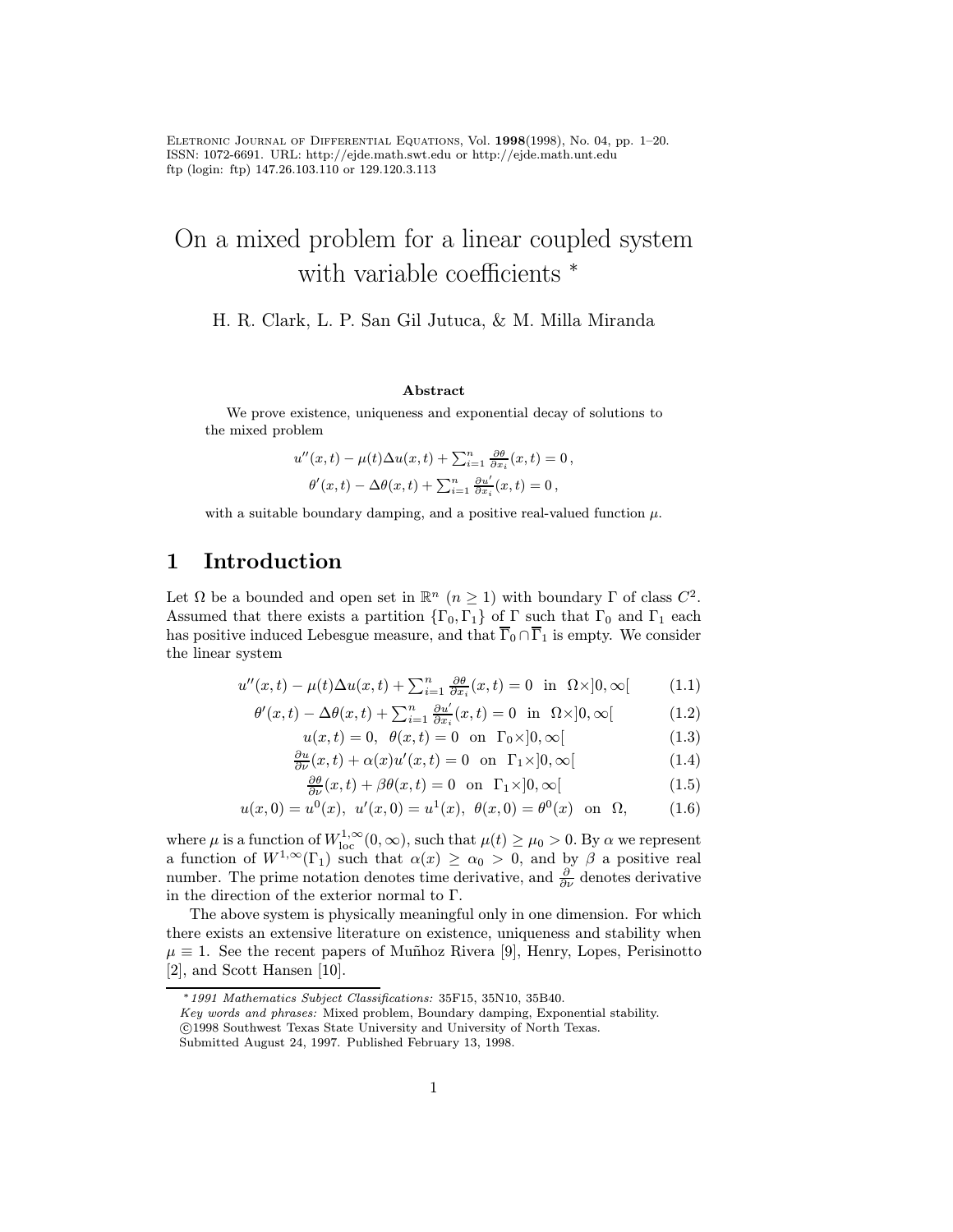The paper of Milla Miranda and L. A. Medeiros [8] on wave equations with variable coefficients has a particular relevance to this work. In that paper, due to the boundary condition of feedback type, the authors introduced a special basis necessary to apply the Galerkin method. This is the natural method solving problems with variable coefficients.

In this article, we show the existence of a strong global solution of  $(1.1)$ – (1.6), when  $u^0$ ,  $u^1$  and  $\theta^0$  satisfy additional regularity hypotheses. Then this result is used for finding a weak global solution to  $(1.1)$ – $(1.6)$  in the general case. By the use of a method proposed in [4], we study the asymptotic behavior of an energy determined by solutions.

The paper is organized as follows: In §2 notation and basic results, in §3 strong solutions, in §4 weak solutions, and in §5 asymptotic behavior.

#### 2 Notation and Basic Results

Let the Hilbert space

$$
V = \{ v \in H^1(\Omega) ; v = 0 \quad \text{on } \Gamma_0 \}
$$

be equipped with the inner product and norm given by

$$
((u,v)) = \sum_{i=1}^n \int_{\Omega} \frac{\partial u}{\partial x_i}(x) \frac{\partial v}{\partial x_i}(x) dx, \quad ||v|| = \left(\sum_{i=1}^n \int_{\Omega} \left(\frac{\partial u}{\partial x_i}(x)\right)^2 dx\right)^{1/2}.
$$

While in  $L^2(\Omega)$ ,  $(.,.)$  and  $|.|$  represent the inner product and norm, respectively.

**Remark 2.1** Milla Miranda and Medeiros [8] showed that in  $V \cap H^2(\Omega)$  the  $norm\left(|\Delta u|^2 + \|\right)$  $rac{\partial u}{\partial \nu}$ || 2  $\int_{H^{1/2}(\Gamma_1)}^{2} \int_0^{1/2}$  is equivalent to the norm  $\|.\|_{H^2(\Omega)}$ .

We assume that

$$
\beta \ge \frac{n}{2\alpha_0 \mu_0} \,. \tag{2.1}
$$

To obtain the strong solution and consequently weak solution for system (1.1)– (1.6), we need the following results.

**Proposition 2.1** Let  $u_1 \in V \cap H^2(\Omega)$ ,  $u_2 \in V$  and  $\theta \in V \cap H^2(\Omega)$  satisfy

$$
\frac{\partial u_1}{\partial \nu} + \alpha(x)u_2 = 0 \quad on \ \Gamma_1 \quad and \quad \frac{\partial \theta}{\partial \nu} + \beta \theta = 0 \quad on \ \Gamma_1 \,. \tag{2.2}
$$

Then, for each  $\varepsilon > 0$ , there exist w, y and z in  $V \cap H^2(\Omega)$ , such that

$$
||w - u_1||_{V \cap H^2(\Omega)} < \varepsilon, ||z - u_2|| < \varepsilon, ||y - \theta||_{V \cap H^2(\Omega)} < \varepsilon,
$$

with

$$
\frac{\partial w}{\partial \nu} + \alpha(x)z = 0 \quad on \ \Gamma_1 \quad and \quad \frac{\partial y}{\partial \nu} + \beta y = 0 \quad on \ \Gamma_1 \,.
$$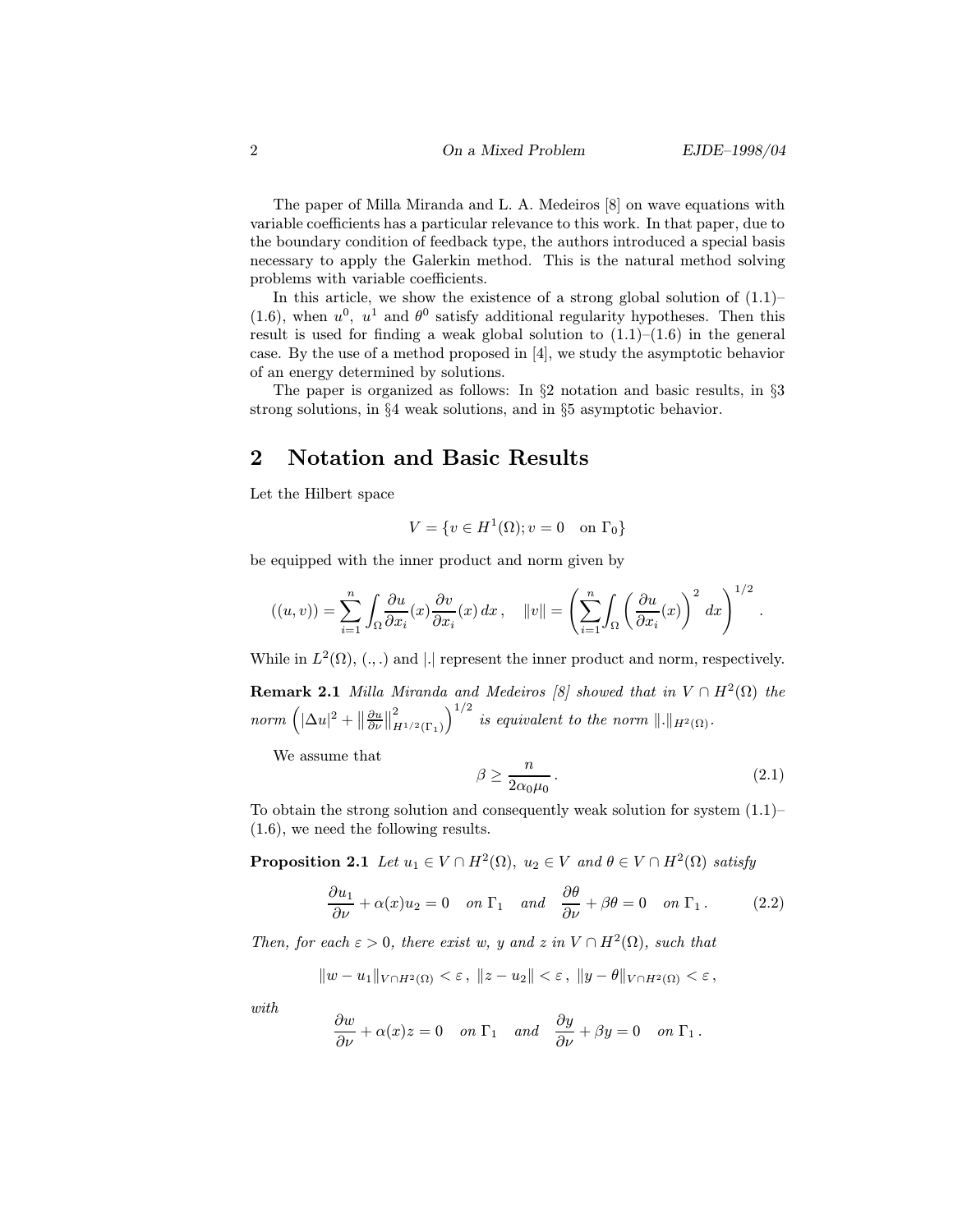**Proof.** We assume the conclusion of Proposition 3 in [8]. So, it suffices to prove the existence of y.

By the hypothesis  $\Delta \theta \in L^2(\Omega)$ , for each  $\varepsilon > 0$  there exists  $y \in \mathcal{D}(\Omega)$  such that  $|y - \Delta \theta| < \varepsilon$ . Let q be solution of the elliptic problem

$$
-\Delta q = -y \quad \text{in } \Omega
$$

$$
q = 0 \quad \text{on } \Gamma_0
$$

$$
\frac{\partial q}{\partial \nu} + \beta q = 0 \quad \text{on } \Gamma_1 \, .
$$

On the other hand, we observe that  $\theta$  is the solution of the above problem with  $y = \Delta \theta$ . Using results of elliptic regularity, cf. H. Brezis [1], we conclude that  $q - \theta \in V \cap H^2(\Omega)$  and that there exists a positive constant C such that

$$
||q - \theta||_{V \cap H^2(\Omega)} \leq C |y - \Delta \theta|.
$$

**Proposition 2.2** If  $\theta \in V$ , then for each  $\varepsilon > 0$  there exists  $q \in V \cap H^2(\Omega)$ satisfying  $\frac{\partial q}{\partial \nu} + \beta q = 0$  on  $\Gamma_1$  such that  $\|\theta - q\| < \varepsilon$ .

Proof. Observe that the set

$$
W = \left\{ q \in V \cap H^2(\Omega); \frac{\partial q}{\partial \nu} + \beta q = 0 \quad \text{on } \Gamma_1 \right\}
$$

is dense in V. This is so because W is the domain of the operator  $A = -\Delta$ determined by the triplet  $\{V, L^2(\Omega), a(u, v)\}\$ , where

$$
a(u, v) = ((u, v)) + (\beta u, v)_{L^2(\Gamma_1)}.
$$

See for example J. L. Lions [5]. Hence, the result follows.

#### 3 Strong Solutions

In this section, we prove existence and uniqueness of a solution to  $(1.1)$ – $(1.6)$ when  $u^0, u^1$  and  $\theta^0$  are smooth. First, we have the following result.

**Theorem 3.1** Suppose that  $u^0 \in V \cap H^2(\Omega)$ ,  $u^1 \in V$ , and  $\theta^0 \in V \cap H^2(\Omega)$ satisfy

$$
\frac{\partial u^0}{\partial \nu} + \alpha(x)u^1 = 0 \quad on \ \Gamma_1 \quad and \quad \frac{\partial \theta^0}{\partial \nu} + \beta \theta^0 = 0 \quad on \ \Gamma_1 \, .
$$

Then there exists a unique pair of real functions  $\{u, \theta\}$  such that

$$
u \in L^{\infty}_{\text{loc}}(0,\infty; V \cap H^{2}(\Omega)), \ u' \in L^{\infty}_{\text{loc}}(0,\infty; V), \tag{3.1}
$$

$$
u'' \in L^{\infty}_{\text{loc}}(0,\infty; L^{2}(\Omega))
$$
\n(3.2)

$$
\theta \in L_{\text{loc}}^{\infty}(0,\infty;V \cap H^{2}(\Omega)), \ \ \theta' \in L_{\text{loc}}^{\infty}(0,\infty;V) \tag{3.3}
$$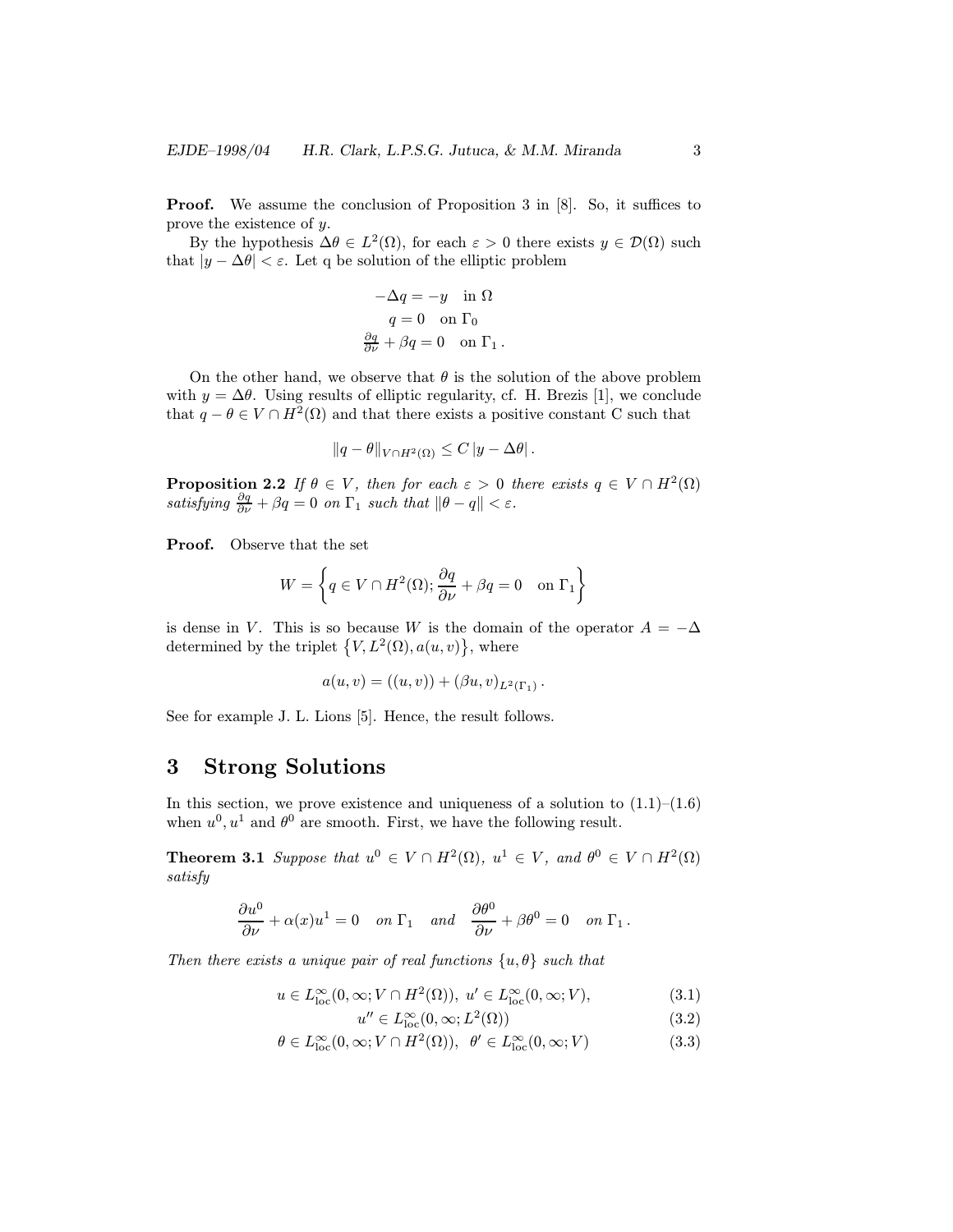$$
u'' - \mu \Delta u + \sum_{i=1}^{n} \frac{\partial \theta}{\partial x_i} = 0 \quad \text{in} \quad L_{\text{loc}}^{\infty}(0, \infty; L^2(\Omega))
$$
 (3.4)

$$
\frac{\partial u}{\partial \nu} + \alpha u' = 0 \quad \text{in} \quad L_{\text{loc}}^{\infty}(0, \infty; H^{1/2}(\Gamma_1)) \tag{3.5}
$$

$$
\theta' - \Delta\theta + \sum_{i=1}^{n} \frac{\partial u'}{\partial x_i} = 0 \quad in \quad L_{\text{loc}}^{\infty}(0, \infty; L^2(\Omega))
$$
\n(3.6)

$$
\frac{\partial \theta}{\partial \nu} + \beta \theta = 0 \quad \text{in} \quad L_{\text{loc}}^{\infty}(0, \infty; H^{1/2}(\Gamma_1)) \tag{3.7}
$$

$$
u(0) = u^0, \ \ u'(0) = u^1, \ \ \theta(0) = \theta^0. \tag{3.8}
$$

**Proof.** We use the Galerkin method with a special basis in  $V \cap H^2(\Omega)$ . Recall that from Proposition 2.1 there exist sequences  $(u_\ell^0)_{\ell \in \mathbb{N}}$ ,  $(u_\ell^1)_{\ell \in \mathbb{N}}$  and  $(\theta_\ell^0)_{\ell \in \mathbb{N}}$  of vectors in  $V \cap H^2(\Omega)$  such that:

$$
u_{\ell}^{0} \longrightarrow u^{0} \text{ strongly in } V \cap H^{2}(\Omega)
$$
 (3.9)

$$
u_{\ell}^{1} \longrightarrow u^{1} \text{ strongly in } V \tag{3.10}
$$

$$
\theta_{\ell}^{0} \longrightarrow \theta_{0} \text{ strongly in } V \cap H^{2}(\Omega) \tag{3.11}
$$

$$
\frac{\partial u_{\ell}^{0}}{\partial \nu} + \alpha u_{\ell}^{1} = 0 \quad \text{on} \quad \Gamma_{1} \tag{3.12}
$$

$$
\frac{\partial \theta_{\ell}^{0}}{\partial \nu} + \beta \theta_{\ell}^{0} = 0 \quad \text{on} \quad \Gamma_{1} \,. \tag{3.13}
$$

For each  $\ell \in \mathbb{N}$  pick  $u_{\ell}^0$ ,  $u_{\ell}^1$  and  $\theta_{\ell}^0$  linearly independent, then define the vectors  $w_1^{\ell} = u_{\ell}^0$ ,  $w_2^{\tilde{\ell}} = u_{\ell}^1$  and  $w_3^{\ell} = \theta_{\ell}^0$ , and then construct an orthonormal basis in  $V \cap H^2(\Omega)$ ,

$$
\{w_1^\ell,w_2^\ell,...,w_j^\ell,...\} \ \text{ for each } \ell \in \mathbb{N} \, .
$$

For  $\ell$  fixed and each  $m \in \mathbb{N}$ , we consider the subspace  $W_m^{\ell} = [w_1^{\ell}, w_2^{\ell}, ..., w_m^{\ell}]$ generated by the m-first vectors of the basis. Thus for  $u_{\ell m}(t)$ ,  $\theta_{\ell m}(t) \in W_m^{\ell}$  we have

$$
u_{\ell m}(t) = \sum_{j=1}^m g_{\ell j m}(t) w_j^{\ell}(x) \text{ and } \theta_{\ell m}(t) = \sum_{j=1}^m h_{\ell j m}(t) w_j^{\ell}(x).
$$

For each  $m \in \mathbb{N}$ , we find pair of functions  $\{u_{\ell m}(t), \theta_{\ell m}(t)\}\$ in  $W_m^{\ell} \times W_m^{\ell}$ such that for all  $v \in W_m^{\ell}$  and all  $w \in W_m^{\ell}$ ,

$$
(u''_{\ell m}(t), v) + \mu(t)((u_{\ell m}(t), v)) + \mu(t) \int_{\Gamma_1} \alpha(x) u'_{\ell m}(t) v d\Gamma
$$

$$
+ \sum_{i=1}^n \left( \frac{\partial \theta_{\ell m}}{\partial x_i}(t), v \right) = 0, \qquad (3.14)
$$

$$
(\theta'_{\ell m}(t), w) + ((\theta_{\ell m}(t), w)) + \beta \int_{\Gamma_1} \theta_{\ell m}(t) w d\Gamma + \sum_{i=1}^n \left( \frac{\partial u'_{\ell m}}{\partial x_i}(t), w \right) = 0,
$$

$$
u_{\ell m}(0) = u_{\ell}^0, \quad u'_{\ell m}(0) = u_{\ell}^1 \quad \text{and} \quad \theta_{\ell m}(0) = \theta^0.
$$

The solution  $\{u_{\ell m}(t), \theta_{\ell m}(t)\}\$ is defined on a certain interval  $[0, t_m[$ . This interval will be extended to any interval  $[0, T]$ , with  $T > 0$ , by the use of the following a priori estimate.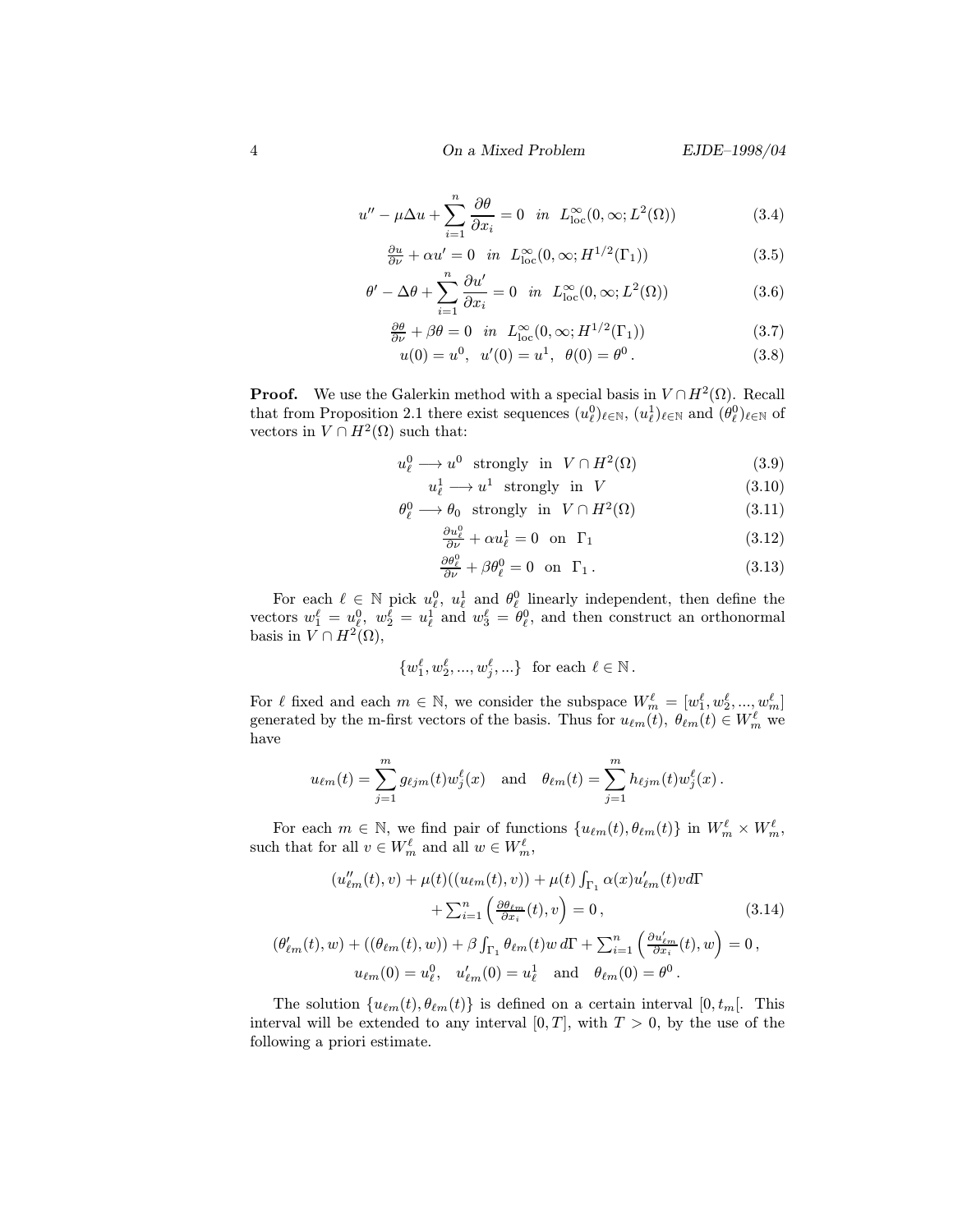**Estimate I.** In (3.14) we replace v by  $u'_{\ell m}(t)$  and w by  $\theta_{\ell m}(t)$ . Thus

$$
\frac{1}{2}\frac{d}{dt}|u'_{\ell m}(t)|^2 + \frac{1}{2}\frac{d}{dt}\left\{\mu(t)\|u_{\ell m}(t)\|^2\right\} + \mu(t)\int_{\Gamma_1} \alpha(x)(u'_{\ell m}(t))^2 d\Gamma
$$

$$
+ \sum_{i=1}^n \left(\frac{\partial \theta_{\ell m}}{\partial x_i}(t), u'_{\ell m}(t)\right) \leq |\mu'(t)| \|u_{\ell m}(t)\|^2,
$$

$$
\frac{1}{2}\frac{d}{dt}|\theta_{\ell m}(t)|^2 + |\theta_{\ell m}(t)|^2 + \beta \int_{\Gamma_1} (\theta_{\ell m}(t))^2 d\Gamma + \sum_{i=1}^n \left(\frac{\partial u'_{\ell m}}{\partial x_i}(t), \theta_{\ell m}(t)\right) = 0.
$$

Define

$$
E_1(t) = \frac{1}{2} \left\{ |u'_{\ell m}(t)|^2 + \mu(t) ||u_{\ell m}(t)||^2 + |\theta_{\ell m}(t)|^2 \right\}.
$$

and we make use of the Gauss identity

$$
\sum_{i=1}^{n} \left( \frac{\partial u'_{\ell m}}{\partial x_i}(t), \theta_{\ell m}(t) \right) = -\sum_{i=1}^{n} \left( u'_{\ell m}(t), \frac{\partial \theta_{\ell m}}{\partial x_i}(t) \right) + \sum_{i=1}^{n} \int_{\Gamma_1} u'_{\ell m}(t) \theta_{\ell m}(t) \nu_i d\Gamma
$$

to obtain

$$
\frac{d}{dt}E_1(t) + \|\theta_{\ell m}(t)\|^2 + \mu(t) \int_{\Gamma_1} \alpha(x)(u'_{\ell m}(t))^2 d\Gamma
$$
\n
$$
+ \sum_{i=1}^n \left( \frac{\partial \theta_{\ell m}}{\partial x_i}(t), u'_{\ell m}(t) \right) + \beta \int_{\Gamma_1} (\theta_{\ell m}(t))^2 d\Gamma
$$
\n
$$
\leq \sum_{i=1}^n \int_{\Gamma_1} u'_{\ell m}(t) \theta_{\ell m}(t) \nu_i d\Gamma + \frac{|\mu'(t)|}{\mu(t)} E_1(t).
$$

By the Cauchy-Schwarz inequality it follows that

$$
\sum_{i=1}^n \int_{\Gamma_1} u'_{\ell m}(t) \theta_{\ell m}(t) \nu_i d\Gamma \leq \frac{n}{2\alpha_0 \mu_0} \int_{\Gamma_1} (\theta_{\ell m}(t))^2 d\Gamma + \frac{\alpha_0 \mu(t)}{2} \int_{\Gamma_1} (u'_{\ell m}(t))^2 d\Gamma,
$$

and this yields

$$
\frac{d}{dt}E_1(t) + ||\theta_{\ell m}(t)||^2 + \mu(t)\frac{\alpha_0}{2} \int_{\Gamma_1} (u'_{\ell m}(t))^2 d\Gamma + \left(\beta - \frac{n}{2\alpha_0\mu_0}\right) \int_{\Gamma_1} (\theta_{\ell m}(t))^2 d\Gamma
$$
\n
$$
\leq \frac{|\mu'(t)|}{\mu(t)} E_1(t).
$$
\n(3.15)

Integrating (3.15) over [0,t[,  $0 \le t \le t_m$ , using (2.1) and applying Gronwall inequality, we conclude that there is a positive constant  $C > 0$ , independent of  $\ell$  and  $m$ , such that

$$
E_1(t) + \int_0^t \|\theta_{\ell m}(s)\|^2 ds \le C. \tag{3.16}
$$

Then there exists a subsequence still denoted by  $(u_{\ell m})_{m\in\mathbb{N}}$  and a subsequence still denoted by  $(\theta_{\ell m})_{m \in \mathbb{N}}$ , such that

 $(u_{\ell m})_{m \in \mathbb{N}}$  is bounded in  $L^{\infty}_{loc}(0, \infty; V)$  (3.17)

 $(u'_{\ell m})_{m \in \mathbb{N}}$  is bounded in  $L^{\infty}_{loc}(0, \infty; L^2(\Omega))$  (3.18)

$$
(\theta_{\ell m})_{m \in \mathbb{N}} \text{ is bounded in } L^2_{loc}(0, \infty; V). \tag{3.19}
$$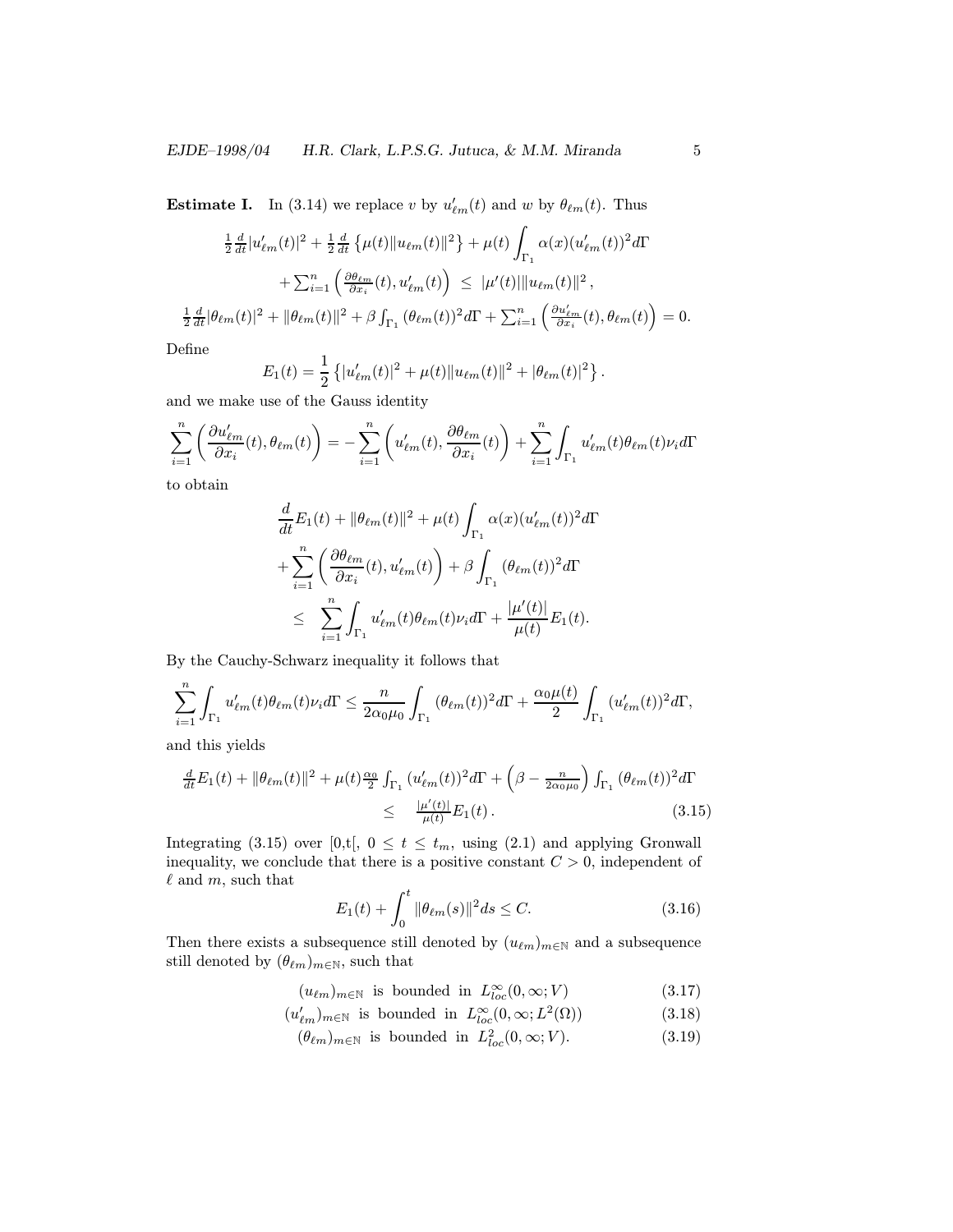**Estimate II.** Differentiating in (3.14) with respect to t, taking  $v = u_{\ell m}''(t)$ and  $w = \theta'_{\ell m}(t)$ , we obtain

$$
\frac{d}{dt}E_2(t) + \mu(t) \int_{\Gamma_1} \alpha(x)(u_{\ell m}''(t))^2 d\Gamma + \mu'(t) \int_{\Gamma_1} \alpha(x)u_{\ell m}'(t)u_{\ell m}''(t) d\Gamma \n+ ||\theta_{\ell m}'(t)||^2 + \beta \int_{\Gamma_1} (\theta_{\ell m}'(t))^2 d\Gamma
$$
\n(3.20)\n
$$
= \frac{1}{2}\mu'(t) ||u_{\ell m}'(t)||^2 - \mu'(t)((u_{\ell m}(t), u_{\ell m}''(t))) + \sum_{i=1}^n \int_{\Gamma_1} \theta_{\ell m}'(t)u_{\ell m}''(t)u_i d\Gamma,
$$

where

$$
E_2(t) = \frac{1}{2} \left\{ |u''_{\ell m}(t)|^2 + \mu(t) ||u'_{\ell m}(t)||^2 + |\theta'_{\ell m}(t)|^2 \right\}.
$$

Put  $v = \frac{\mu'(t)}{\mu(t)} u''_{\ell m}(t)$  in  $(3.14)_1$ , to obtain

$$
\mu'(t)((u_{\ell m}(t), u''_{\ell m}(t))) = -\frac{\mu'(t)}{\mu(t)}|u''_{\ell m}(t)|^2 + \mu'(t)\int_{\Gamma_1} \alpha(x)u'_{\ell m}(t)u''_{\ell m}(t)d\Gamma
$$

$$
-\frac{\mu'(t)}{\mu(t)}\sum_{i=1}^n \left(\frac{\partial \theta_{\ell m}}{\partial x_i}(t), u''_{\ell m}(t)\right).
$$

Replacing this last expression in (3.20) we obtain

$$
\frac{d}{dt}E_2(t) + \mu(t) \int_{\Gamma_1} \alpha(x)(u''_{lm}(t))^2 d\Gamma + ||\theta'_{\ell m}(t)||^2 + \beta \int_{\Gamma_1} (\theta'_{\ell m}(t))^2 d\Gamma
$$
\n
$$
= \frac{1}{2}\mu'(t)||u'_{\ell m}(t)||^2 + \frac{\mu'(t)}{\mu(t)}|u''_{\ell m}(t)|^2 + \frac{\mu'(t)}{\mu(t)}\sum_{i=1}^n \left(\frac{\partial \theta_{\ell m}}{\partial x_i}(t), u''_{\ell m}(t)\right)
$$
\n
$$
+ \sum_{i=1}^n \int_{\Gamma_1} \theta'_{\ell m}(t)u''_{\ell m}(t)\nu_i d\Gamma.
$$
\n(3.21)

Making use of the Cauchy-Schwarz inequality in the last two terms of the righthand-side of (3.21), we obtain

$$
\frac{\mu'(t)}{\mu(t)} \sum_{i=1}^{n} \left| \left( \frac{\partial \theta_{\ell m}}{\partial x_i}(t), u_{\ell m}''(t) \right) \right| \leq \frac{1}{2} \frac{|\mu'(t)|}{\mu(t)} |u_{\ell m}''(t)|^2 + \frac{n}{2} \frac{|\mu'(t)|}{\mu(t)} ||\theta_{\ell m}(t)||^2 \tag{3.22}
$$

and

$$
\sum_{i=1}^{n} \int_{\Gamma_1} \theta'_{\ell m}(t) u''_{\ell m}(t) \nu_i d\Gamma \le \frac{\mu_0 \alpha_0}{2} \int_{\Gamma_1} (u''_{\ell m}(t))^2 d\Gamma + \frac{n}{2\mu_0 \alpha_0} \int_{\Gamma_1} (\theta'_{\ell m}(t))^2 d\Gamma. \tag{3.23}
$$

Combining  $(3.21)$ ,  $(3.22)$  and  $(3.23)$  we obtain

$$
\frac{d}{dt}E_2(t) + \mu(t)\frac{\alpha_0}{2} \int_{\Gamma_1} (u''_{\ell m}(t))^2 d\Gamma + ||\theta'_{\ell m}(t)||^2 + \left(\beta - \frac{n}{2\mu_0 \alpha_0}\right) \int_{\Gamma_1} (\theta'_{\ell m}(t))^2 d\Gamma
$$
\n
$$
\leq \frac{1}{2} \frac{|\mu'(t)|}{\mu_0} \mu(t) ||u'(t)||^2 + \frac{3}{2} \frac{|\mu'(t)|}{\mu_0} |u''_{\ell m}(t)|^2 + \frac{n|\mu'(t)|}{2\mu_0} ||\theta_{\ell m}(t)||^2. \tag{3.24}
$$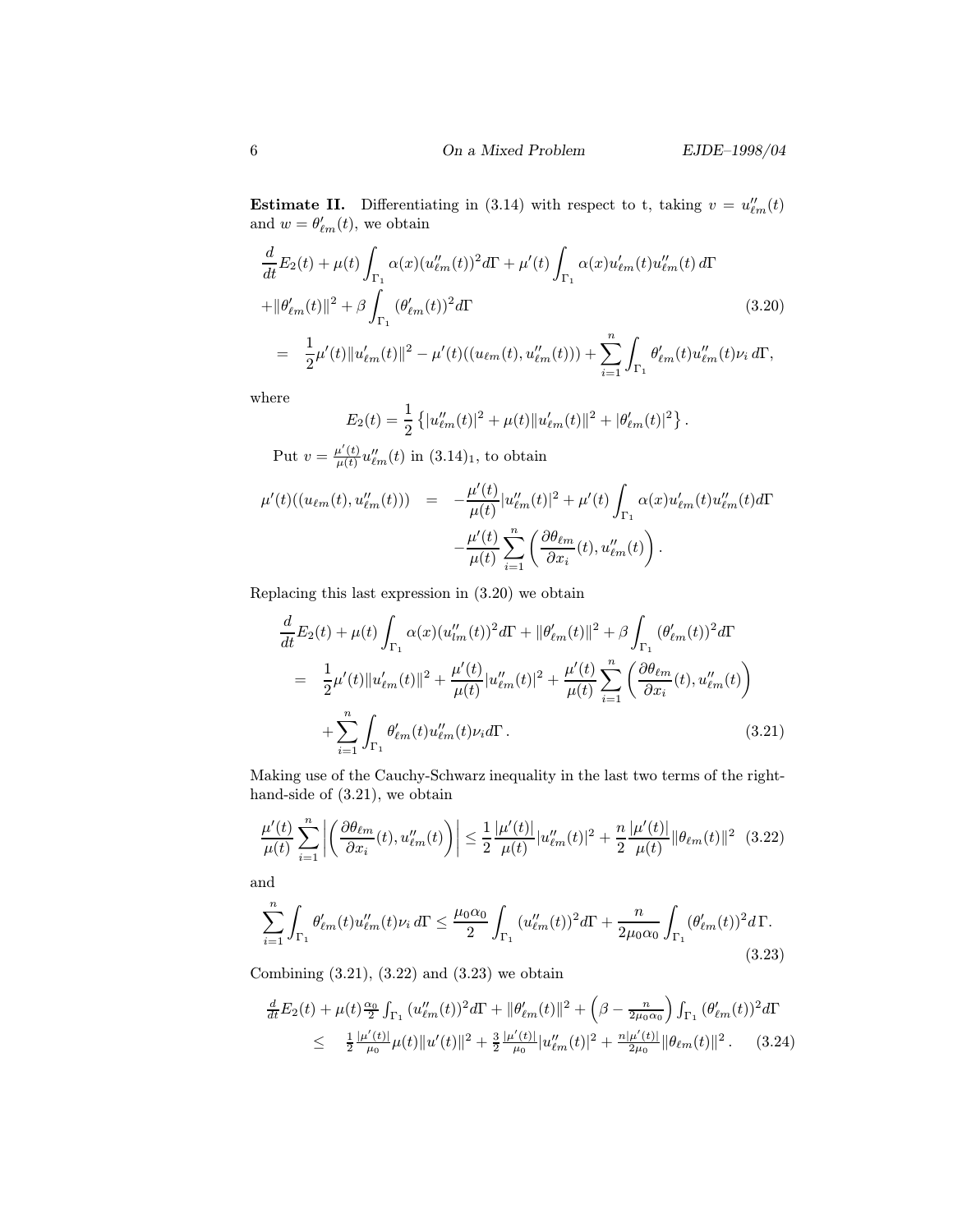From (2.1) it follows that

$$
\frac{d}{dt}E_2(t) + \|\theta'_{\ell m}(t)\|^2 + \leq 4\frac{|\mu'(t)|}{\mu_0}E_2(t) + \frac{n|\mu'(t)|}{2\mu_0}\|\theta_{\ell m}(t)\|^2.
$$

To complete this estimate, we integrate the above inequality over [0,t],  $t \leq T$ . Now we show that  $u''_{\ell m}(0)$  and  $\theta'_{\ell m}(0)$  are bounded in  $L^2(\Omega)$ . For this end put  $v = u''_{\ell m}(t), w = \theta'_{\ell m}(t)$ , and  $t = 0$ . Because of the choice of basis we have

$$
\begin{aligned} &|u_{\ell m}''(0)|^2\\ &\leq \quad \left(\mu(0)|\Delta u_{\ell}^0|+\sum_{i=1}^n\left|\frac{\partial\theta_{\ell}^0}{\partial x_i}\right|\right)|u_{\ell m}''(0)|+\mu(0)\int_{\Gamma_1}\left(\frac{\partial u_{\ell}^0}{\partial \nu}+\alpha(x)u_{\ell}^1\right)u_{\ell m}''(0)d\Gamma\end{aligned}
$$

and

$$
|\theta'_{\ell m}(0)|^2\leq \left(|\Delta \theta^0_{\ell}|+\sum_{i=1}^n\left|\frac{\partial u^1_{\ell}}{\partial x_i}\right|\right)|\theta'_{\ell m}(0)|+\int_{\Gamma_1}\left(\frac{\partial \theta^0_{\ell}}{\partial \nu}+\beta \theta^0_{\ell}\right)\theta'_{\ell m}(0)d\Gamma\,.
$$

Since by hypothesis  $\frac{\partial u_{\ell}^0}{\partial \nu} + \alpha(x)u_{\ell}^1 = 0$  and  $\frac{\partial \theta_{\ell}^0}{\partial \nu} + \beta \theta_{\ell}^0 = 0$  in  $\Gamma_1$ , it follows that  $(u''_{\ell m}(0))_{m\in\mathbb{N}}$  and  $(\theta'_{\ell m}(0))_{m\in\mathbb{N}}$  are bounded in  $L^2(\Omega)$ . Consequently for a fixed  $\ell$ ,

 $(u'_{\ell m})_{m \in \mathbb{N}}$  is bounded in  $L^{\infty}_{loc}(0, \infty; V)$ , (3.25)

$$
(u''_{\ell m})_{m \in \mathbb{N}} \text{ is bounded in } L^{\infty}_{\text{loc}}(0, \infty; L^{2}(\Omega)), \tag{3.26}
$$

$$
(\theta'_{\ell m})_{m \in \mathbb{N}} \text{ is bounded in } L^{\infty}_{\text{loc}}(0, \infty; L^{2}(\Omega))
$$
\n
$$
(3.27)
$$

$$
(\theta'_{\ell m})_{m \in \mathbb{N}} \text{ is bounded in } L^2_{\text{loc}}(0, \infty; V) \tag{3.28}
$$

From  $(3.17)$ – $(3.19)$  and  $(3.25)$ – $(3.28)$ , by induction and the diagonal process, we obtain subsequences, denoted with the same symbol as the original sequences,  $(u_{\ell m_n})_{n\in\mathbb{N}}$  and  $(\theta_{\ell m_n})_{n\in\mathbb{N}}$ ; and functions  $u_\ell : \Omega \times ]0, \infty[ \longrightarrow \mathbb{R}$  and  $\theta_{\ell} : \Omega \times ]0, \infty[ \longrightarrow \mathbb{R}$  such that:

$$
u_{\ell m} \longrightarrow u_{\ell} \text{ weak star in } L^{\infty}_{\text{loc}}(0, \infty; V)
$$
 (3.29)

$$
u'_{\ell m} \longrightarrow u'_{\ell} \text{ weak star in } L^{\infty}_{\text{loc}}(0, \infty; V)
$$
 (3.30)

$$
u''_{\ell m} \longrightarrow u''_{\ell} \text{ weak star in } L^{\infty}_{\text{loc}}(0, \infty; L^{2}(\Omega))
$$
 (3.31)

$$
u'_{\ell m} \longrightarrow u'_{\ell} \text{ weak star in } L^{\infty}_{\text{loc}}(0, \infty; H^{1/2}(\Gamma_1))
$$
 (3.32)

$$
\theta_{\ell m} \longrightarrow \theta_{\ell} \text{ weakly in } L^2_{\text{loc}}(0, \infty; V) \tag{3.33}
$$

$$
\theta'_{\ell m} \longrightarrow \theta'_{\ell} \text{ weak star in } L^{\infty}_{\text{loc}}(0,\infty; L^{2}(\Omega))
$$
\n(3.34)

$$
\theta_{\ell m} \longrightarrow \theta_{\ell} \text{ weak star in } L^2_{\text{loc}}(0,\infty; H^{1/2}(\Gamma_1)).
$$
 (3.35)

Next, we multiply both sides of (3.14) by  $\psi \in \mathcal{D}(0,\infty)$  and integrate with respect to t. From (3.29)–(3.35), for all  $v, w \in V_m^{\ell}$  we obtain

$$
\int_0^\infty \left(u''_{\ell}(t), v\right) \psi(t) dt + \int_0^\infty \mu(t) \left((u_\ell(t), v)\right) \psi(t) dt \tag{3.36}
$$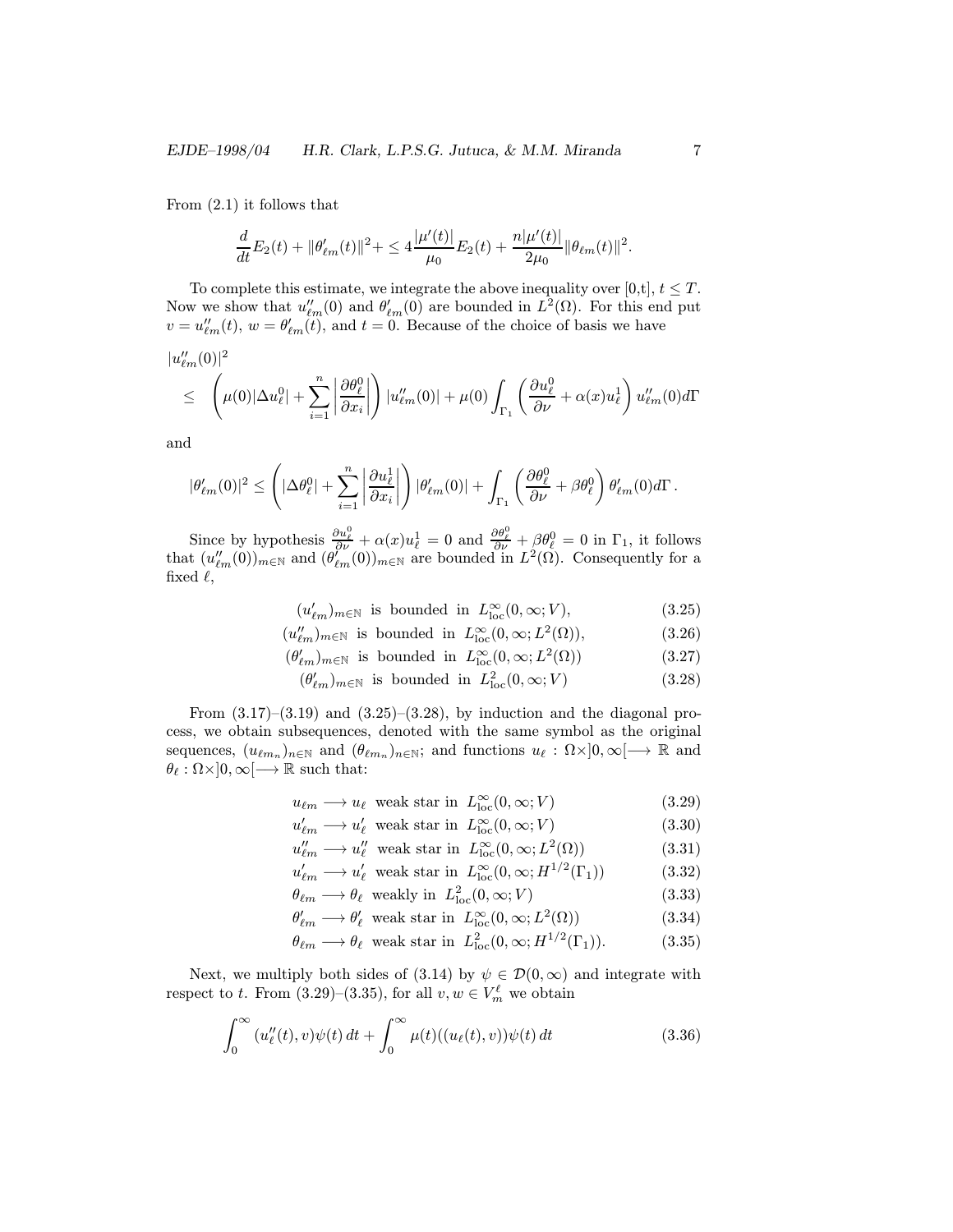8 **On a Mixed Problem EJDE**–1998/04

$$
+\int_0^\infty \int_{\Gamma_1} \alpha(x) u_\ell'(t) v \psi(t) d\Gamma dt + \sum_{i=1}^n \int_0^\infty \left(\frac{\partial \theta_\ell}{\partial x_i}(t), v\right) \psi(t) dt = 0,
$$
  

$$
\int_0^\infty (\theta_\ell', w) \psi(t) dt + \int_0^\infty ((\theta_\ell(t), w)) \psi(t) dt
$$
(3.37)  

$$
+\beta \int_0^\infty \int_{\Gamma_1} \theta_\ell(t) w \psi(t) d\Gamma + \sum_{i=1}^n \int_0^\infty \left(\frac{\partial u_\ell'}{\partial x_i}(t), w\right) \psi(t) dt = 0.
$$

Since  $\{w_1^{\ell}, w_2^{\ell}, ...\}$  is a basis of  $V \cap H^2(\Omega)$ , then by denseness it follows that the last two equalities are true for all v and w in  $V \cap H^2(\Omega)$ . Also notice that  $(3.17)$ – $(3.19)$  and  $(3.25)$ – $(3.28)$  hold for all  $\ell \in \mathbb{N}$ . Then by the same process used in obtaining of (3.29)–(3.35), we find diagonal subsequences denoted as the original sequences,  $(u_{\ell_\ell})_{\ell \in \mathbb{N}}$  and  $\theta_{\ell_\ell}$ ) $_{\ell \in \mathbb{N}}$ , and functions  $u : \Omega \times ]0, \infty[ \longrightarrow \mathbb{R}, \theta :$  $\Omega \times ]0, \infty[$   $\longrightarrow \mathbb{R}$  such that:

$$
u_{\ell} \longrightarrow u \text{ weak star in } L^{\infty}_{\text{loc}}(0, \infty; V)
$$
 (3.38)

$$
u'_{\ell} \longrightarrow u' \text{ weak star in } L^{\infty}_{\text{loc}}(0, \infty; V)
$$
 (3.39)

- $u''_{\ell} \longrightarrow u''$  weak star in  $L^{\infty}_{\text{loc}}(0,\infty; L^{2}(\Omega))$  (3.40)
- $u'_{\ell} \longrightarrow u'$  weak star in  $L_{\text{loc}}^{\infty}(0,\infty;H^{1/2}(\Gamma_1))$  (3.41)
- $\theta_{\ell} \longrightarrow \theta$  weakly in  $L^2_{\text{loc}}(0,\infty; V)$  (3.42)
- $\theta'_{\ell} \longrightarrow \theta'$  weak star in  $L_{\text{loc}}^{\infty}(0,\infty;L^2(\Omega))$  (3.43)
- $\theta_{\ell} \longrightarrow \theta$  weak star in  $L_{\text{loc}}^2(0,\infty;H^{1/2}(\Gamma_1))$  (3.44)

Taking limits in (3.36) and in (3.37), using the convergences showed in  $(3.38)$ – $(3.44)$ , and using the fact that  $V \cap H^2(\Omega)$  is dense in V, we obtain that for all  $\psi$  in  $\mathcal{D}(0,\infty)$  and  $v, w \in V$ ,

$$
\int_0^\infty (u''(t), v)\psi(t) dt + \int_0^\infty \mu(t)((u(t), v))\psi(t) dt \qquad (3.45)
$$
  
+ 
$$
\int_0^\infty \int_{\Gamma_1} \alpha(x)u'(t)v\psi(t) d\Gamma dt + \sum_{i=1}^n \int_0^\infty \left(\frac{\partial \theta}{\partial x_i}(t), v\right)\psi(t) dt = 0,
$$
  

$$
\int_0^\infty (\theta'(t), w)\psi(t) dt + \int_0^\infty ((\theta(t), w))\psi(t) dt \qquad (3.46)
$$
  
+ 
$$
\beta \int_0^\infty \int_{\Gamma_1} \theta(t)w\psi(t)d\Gamma dt + \sum_{i=1}^n \int_0^\infty \left(\frac{\partial u'}{\partial x_i}(t), w\right)\psi(t) dt = 0.
$$

Since  $\mathcal{D}(\Omega) \subset V$ , by (3.45) and (3.46) it follows that

$$
u'' - \mu \Delta u + \sum_{i=1}^{n} \frac{\partial \theta}{\partial x_i} = 0 \text{ in } L^2_{\text{loc}}(0, \infty; L^2(\Omega)), \tag{3.47}
$$

$$
\theta' - \Delta\theta + \sum_{i=1}^{n} \frac{\partial u'}{\partial x_i} = 0 \text{ in } L^{\infty}_{\text{loc}}(0, \infty; L^2(\Omega)).
$$
 (3.48)

Since  $u \in L^{\infty}_{loc}(0, \infty; V)$  and  $\theta \in L^2_{loc}(0, \infty; V)$ , we take into account  $(3.47)$  and (3.48) to deduce that  $\Delta u$ ,  $\Delta \theta \in L^2_{loc}(0, \infty; L^2(\Omega))$ . Therefore

$$
\frac{\partial u}{\partial \nu}, \frac{\partial \theta}{\partial \nu} \in L^2_{loc}(0, \infty; H^{-1/2}(\Gamma_1))
$$
\n(3.49)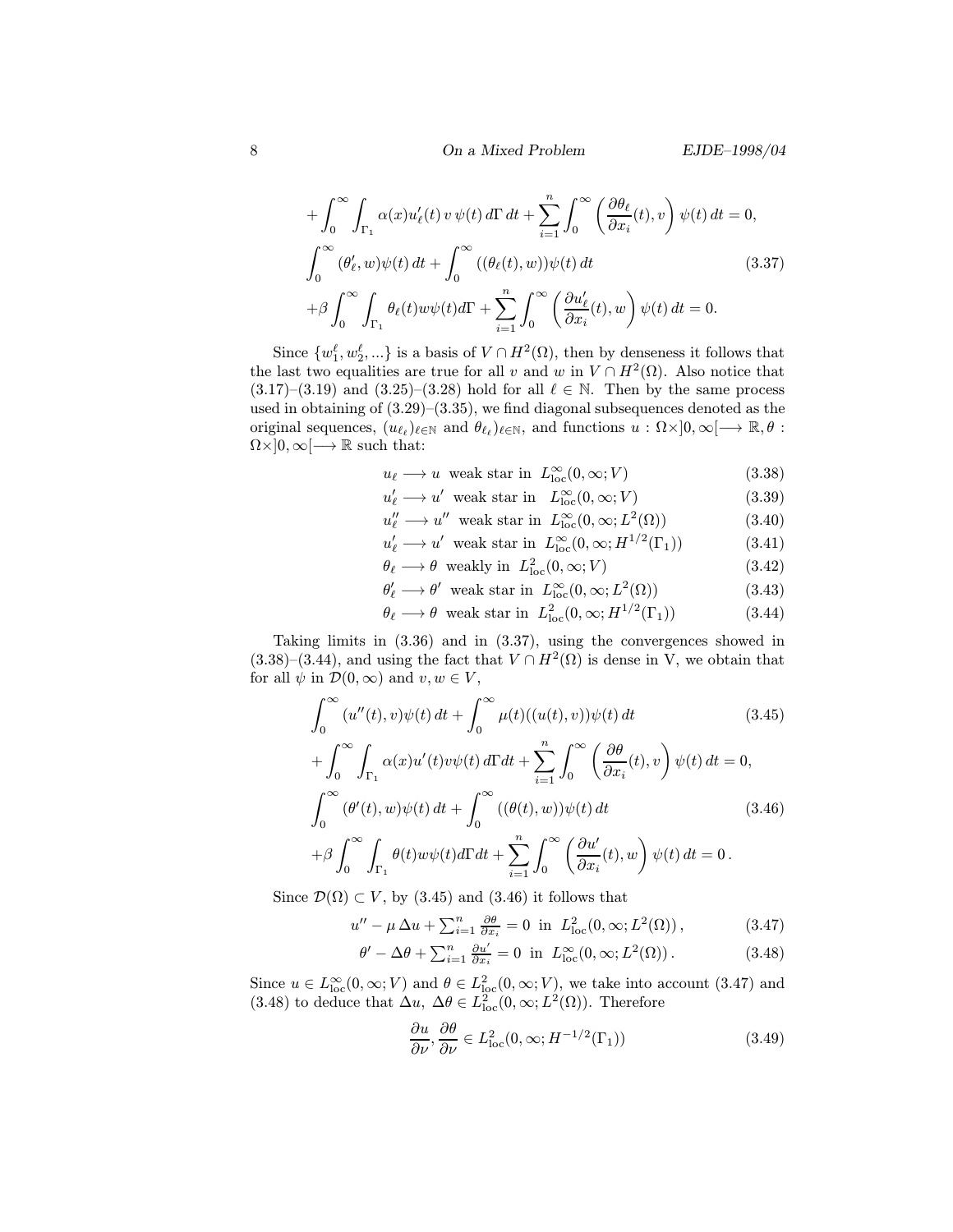Multiply (3.47) by  $v\psi$  and (3.48) by  $w\psi$  with  $v, w \in V$  and  $\psi \in \mathcal{D}(0, \infty)$ . By integration and use of the Green's formula, we obtain

$$
\int_0^\infty (u''(t), v)\psi(t) dt + \int_0^\infty \mu(t)((u(t), v))\psi(t) dt
$$
(3.50)  

$$
-\int_0^\infty \langle \mu(t)\frac{\partial u}{\partial \nu}(t), v \rangle \psi(t) dt + \sum_{i=1}^n \int_0^\infty \left(\frac{\partial \theta}{\partial x_i}(t), v\right) \psi(t) dt = 0,
$$
  

$$
\int_0^\infty (\theta'(t), w)\psi(t) dt + \int_0^\infty ((\theta(t), w))\psi(t) dt
$$
(3.51)  

$$
-\int_0^\infty \langle \frac{\partial \theta}{\partial \nu}(t), w \rangle \psi(t) dt + \sum_{i=1}^n \int_0^\infty \left(\frac{\partial u'}{\partial x_i}(t), w\right) \psi(t) dt = 0,
$$

where  $\langle ., . \rangle$  denotes the duality pairing of  $H^{-1/2}(\Gamma_1) \times H^{1/2}(\Gamma_1)$ .

Comparing  $(3.45)$  with  $(3.50)$  and  $(3.46)$  with  $(3.51)$ , we obtain that for all  $\psi$  in  $\mathcal{D}(0,\infty)$  and for all  $v, w \in V$ ,

$$
\int_0^\infty \langle \frac{\partial u}{\partial \nu}(t) + \alpha(x) u'(t), v \rangle \psi(t) dt = 0, \qquad \int_0^\infty \langle \frac{\partial \theta}{\partial \nu}(t) + \beta \theta(t), w \rangle \psi(t) dt = 0.
$$

From (3.39), (3.44) and (3.49) it follows that

$$
\frac{\partial u}{\partial \nu} + \alpha u' = 0 \text{ in } L^{\infty}_{\text{loc}}(0, \infty; H^{-1/2}(\Gamma_1)),
$$
  

$$
\frac{\partial \theta}{\partial \nu} + \beta \theta = 0 \text{ in } L^{2}_{\text{loc}}(0, \infty; H^{-1/2}(\Gamma_1)).
$$

Since  $\alpha u' \in L^{\infty}_{loc}(0,\infty;H^{1/2}(\Gamma_1))$  and  $\beta\theta \in L^2_{loc}(0,\infty;H^{1/2}(\Gamma_1))$ , it follows that

$$
\frac{\partial u}{\partial \nu} + \alpha u' = 0 \quad \text{in} \quad L^2_{\text{loc}}(0, \infty; H^{1/2}(\Gamma_1)) \tag{3.52}
$$

$$
\frac{\partial \theta}{\partial \nu} + \beta \theta = 0 \text{ in } L^2_{\text{loc}}(0, \infty; H^{1/2}(\Gamma_1)).
$$
 (3.53)

To complete the proof of the Theorem 3.1, we shall show that u and  $\theta$  are in  $L^{\infty}_{loc}(0,\infty;H^2(\Omega))$ . In fact, for all  $T>0$  the pair  $\{u,\theta\}$  is the solution to

$$
-\Delta u = -\frac{1}{\mu} \left( u'' + \sum_{i=1}^{n} \frac{\partial \theta}{\partial x_i} \right) \text{ in } \Omega \times ]0, T[
$$
  
\n
$$
-\Delta \theta = -\theta' - \frac{\partial u'}{\partial x_i} \text{ in } \Omega \times ]0, T[
$$
  
\n
$$
u = \theta = 0 \text{ on } \Gamma_0 \times ]0, T[
$$
  
\n
$$
\frac{\partial u}{\partial \nu} = -\alpha u' \text{ on } \Gamma_1 \times ]0, T[
$$
  
\n
$$
\frac{\partial \theta}{\partial \nu} = -\beta \theta \text{ on } \Gamma_1 \times ]0, T[.
$$
  
\n(3.54)

In view of (3.40), (3.42) and (3.39) we have u'' and  $\frac{\partial \theta}{\partial x_i}$  are in  $L^{\infty}_{loc}(0,\infty; L^2(\Omega))$ and  $\alpha u'$  is in  $L^{\infty}_{loc}(0,\infty;H^{1/2}(\Gamma_1))$ . Thus by results on elliptic regularity, it follows that  $u \in L^{\infty}_{loc}(0,\infty; V \cap H^2(\Omega))$ . In the same manner it follows that  $\theta \in L^{\infty}_{\text{loc}}(0,\infty;H^{2}(\Omega)).$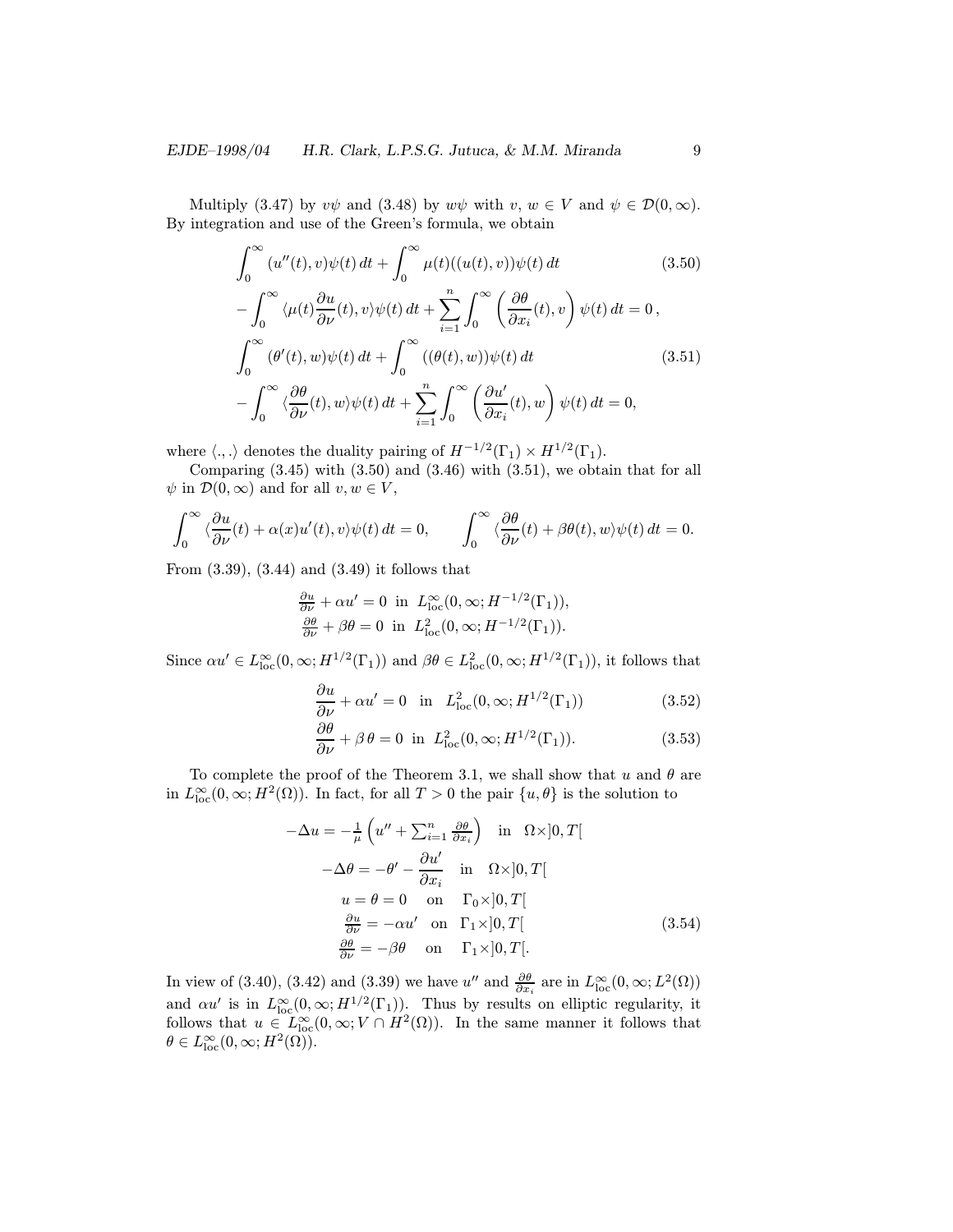Uniqueness of the solution  $\{u, \theta\}$  is showed by the standard energy method. The verification of the initial conditions is done through the convergences in  $(3.38)$ – $(3.44)$ .  $\Box$ 

Next, we establish a result on existence and uniqueness of global solutions.

**Corollary 3.1** Under the supplementary hypothesis  $\mu' \in L^1(0,\infty)$ , the pair of functions  $\{u, \theta\}$  obtained by Theorem 3.1 satisfies

$$
u \in L^{\infty}(0,\infty; V \cap H^{2}(\Omega)), \quad u' \in L^{\infty}(0,\infty; V), \quad \theta \in L^{\infty}(0,\infty; V \cap H^{2}(\Omega))
$$

$$
\frac{\partial u}{\partial \nu} + \alpha u' = 0 \quad and \quad \frac{\partial \theta}{\partial \nu} + \beta \theta = 0 \quad in \quad L^{2}(0,\infty; L^{2}(\Gamma_{1}))
$$

$$
u(0) = u^{0}, \quad u'(0) = u^{1} \quad and \quad \theta(0) = \theta^{0}.
$$

## 4 Weak Solutions

In this section, we find a solution for the system  $(1.1)$ – $(1.6)$  with initial data  $u^0 \in V$ ,  $u^1 \in L^2(\Omega)$  and  $\theta^0 \in V$ . To reach this goal we approximate  $u^0$ ,  $u^1$  and  $\theta^0$  by sequences of vectors in  $V \cap H^2(\Omega)$ , and we use the Theorem 3.1.

**Theorem 4.1** If  $\{u^0, u^1, \theta^0\} \in V \times L^2(\Omega) \times V$ , then for each real number  $T > 0$ there exists a unique pair of real functions  $\{u, \theta\}$  such that:

$$
u \in C([0, T]; V) \cap C^{1}([0, T]; L^{2}(\Omega)), \quad \theta \in C([0, T]; L^{2}(\Omega))
$$
 (4.1)

$$
u'' - \mu \Delta u + \sum_{i=1}^{n} \frac{\partial \theta}{\partial x_i} = 0 \quad in \quad L^2(0, T; V') \tag{4.2}
$$

$$
\theta' - \Delta\theta + \sum_{i=1}^{n} \frac{\partial u'}{\partial x_i} = 0 \quad in \quad L^2(0, T; V') \tag{4.3}
$$

$$
\frac{\partial u}{\partial \nu} + \alpha u' = 0 \quad \text{in} \quad L^2(0, T; L^2(\Gamma_1)) \tag{4.4}
$$

$$
\frac{\partial \theta}{\partial \nu} + \beta \theta = 0 \quad \text{in} \quad L^2(0, T; L^2(\Gamma_1)) \tag{4.5}
$$

$$
u(0) = u^0, \ \ u'(0) = u^1, \ \text{and} \ \theta(0) = \theta^0. \tag{4.6}
$$

**Proof.** Let  $(u_p^0)_{p \in \mathbb{N}}$ ,  $(u_p^1)_{p \in \mathbb{N}}$ ,  $(\theta_p^0)_{p \in \mathbb{N}}$  be sequences in  $V \cap H^2(\Omega)$  such that

$$
u_p^0 \longrightarrow u^0 \ \ \text{in} \ \ V, \ \ u_p^1 \longrightarrow u^1 \ \ \text{in} \ \ L^2(\Omega) \ \text{and} \ \theta_p^0 \longrightarrow \theta^0 \ \ \text{in} \ \ V
$$

with

$$
\frac{\partial u_p^0}{\partial \nu} + \alpha(x) u_p^1 = 0 \text{ on } \Gamma_1 \text{ and } \frac{\partial \theta_p^0}{\partial \nu} + \beta \theta_p^0 = 0 \text{ on } \Gamma_1.
$$

Let  $\{u_p, \theta_p\}_{p \in \mathbb{N}}$  be a sequence of strong solutions to  $(1.1)$ – $(1.6)$  with initial data  ${u_p^0, u_p^1, \theta_p^0}_{p \in \mathbb{N}}$ . Using the same arguments as in the preceding section, we obtain the following estimates

$$
(u_p)_{p \in \mathbb{N}} \text{ is bounded in } L^{\infty}_{\text{loc}}(0, \infty; V) \tag{4.7}
$$

$$
(u_p')_{p \in \mathbb{N}} \text{ is bounded in } L^{\infty}_{\text{loc}}(0, \infty; V)
$$
 (4.8)

$$
(u_p')_{p \in \mathbb{N}} \text{ is bounded in } L^{\infty}_{\text{loc}}(0, \infty; H^{1/2}(\Gamma_1))
$$
\n
$$
(4.9)
$$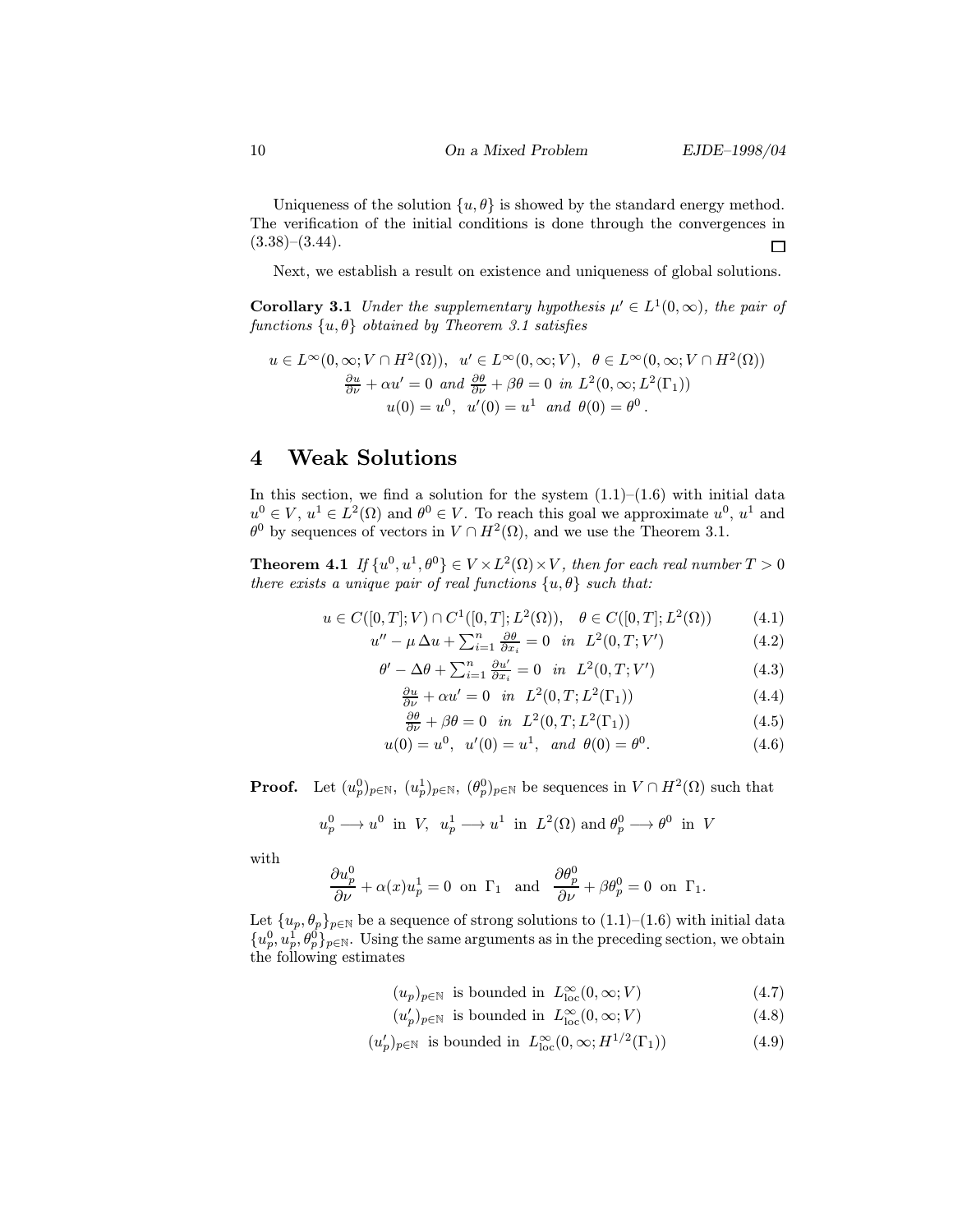$$
\left(\frac{\partial u_p}{\partial \nu}\right)_{p \in \mathbb{N}} \text{ is bounded in } L^{\infty}_{\text{loc}}(0, \infty; H^{1/2}(\Gamma_1)) \tag{4.10}
$$

$$
(\theta_p)_{p \in \mathbb{N}} \text{ is bounded in } L^2_{\text{loc}}(0, \infty; V) \tag{4.11}
$$

$$
(\theta_p)_{p \in \mathbb{N}} \text{ is bounded in } L^{\infty}_{\text{loc}}(0, \infty; H^{1/2}(\Gamma_1))
$$
\n(4.12)

$$
\left(\frac{\partial \theta_p}{\partial \nu}\right)_{p \in \mathbb{N}}
$$
 is bounded in  $L^2_{\text{loc}}(0, \infty; H^{1/2}(\Gamma_1)).$  (4.13)

Note that (4.10) and (4.13) follow as a consequence of

$$
\frac{\partial u_p}{\partial \nu} + \alpha u'_p = 0 \text{ in } L^{\infty}(0, \infty; H^{1/2}(\Gamma_1))
$$
  

$$
\frac{\partial \theta_p}{\partial \nu} + \beta \theta_p = 0 \text{ in } L^{\infty}(0, \infty; H^{1/2}(\Gamma_1)).
$$
 (4.14)

From (4.7)–(4.13) there exist subsequences of  $(u_p)_{p \in \mathbb{N}}$  and  $(\theta_p)_{p \in \mathbb{N}}$ , still denoted as the original sequences, and functions  $u : \Omega \times ]0, \infty[ \to \mathbb{R}, \theta : \Omega \times ]0, \infty[ \to$  $\mathbb{R}, \varphi_1 : \Gamma_1 \times ]0, \infty[ \to \mathbb{R}, \varphi_2 : \Gamma_1 \times ]0, \infty[ \to \mathbb{R}, \chi_1 : \Gamma_1 \times ]0, \infty[ \to \mathbb{R}, \text{ and } \chi_2 :$  $\Gamma_1 \times ]0, \infty[ \to \mathbb{R}$ , such that

$$
u_p \to u \quad \text{weak star in} \quad L_{\text{loc}}^{\infty}(0, \infty; V) \tag{4.15}
$$

$$
u_p' \to u' \text{ weak star in } L_{\text{loc}}^{\infty}(0, \infty; L^2(\Omega))
$$
 (4.16)

$$
u'_p \to \varphi_1 \text{ weakly in } L^2_{\text{loc}}(0, \infty; H^{1/2}(\Gamma_1))
$$
 (4.17)

$$
\frac{\partial u_p}{\partial \nu} \to \varphi_2 \text{ weakly in } L^2_{\text{loc}}(0, \infty; H^{1/2}(\Gamma_1))
$$
 (4.18)

$$
\theta_p \to \theta \text{ weakly in } L^2_{\text{loc}}(0, \infty; V) \tag{4.19}
$$

$$
\theta_p \to \chi_1
$$
 weakly in  $L^2_{loc}(0, \infty; H^{1/2}(\Gamma_1))$  (4.20)  
 $\theta_\theta$ 

$$
\frac{\partial \theta_p}{\partial \nu} \to \chi_2 \text{ weakly in } L^2_{\text{loc}}(0, \infty; H^{1/2}(\Gamma_1)). \tag{4.21}
$$

Moreover, from Theorem 3.1,

$$
u_p'' - \mu \Delta u_p + \sum_{i=1}^n \frac{\partial \theta_p}{\partial x_i} = 0 \text{ in } L_{loc}^{\infty}(0, \infty; L^2(\Omega)),
$$
 (4.22)

$$
\theta_p' - \Delta \theta_p + \sum_{i=1}^n \frac{\partial u_p'}{\partial x_i} = 0 \text{ in } L^{\infty}_{loc}(0, \infty; L^2(\Omega)).
$$
 (4.23)

Multiplying (4.22) and (4.23) by  $v\psi$  and  $w\phi$  respectively, with v and w in V and  $\phi$  in  $\mathcal{D}(0,\infty)$ , we deduce the equalities

$$
-\int_0^\infty (u'_p(t), v)\phi'(t)dt + \int_0^\infty \mu(t)((u_p(t), v))\phi(t)dt
$$
  
+ 
$$
\int_0^\infty \int_{\Gamma_1} \alpha(x)u'_p(t)v\phi(t)d\Gamma dt + \sum_{i=1}^n \int_0^\infty \left(\frac{\partial \theta_p}{\partial x_i}(t), v\right)\phi dt = 0
$$
  
- 
$$
\int_0^\infty (\theta_p(t), w)\phi'(t)dt + \int_0^\infty ((\theta_p(t), w))dt
$$
  
+ 
$$
\beta \int_0^\infty \int_{\Gamma_1} \theta_p(t)w\phi(t)d\Gamma dt + \sum_{i=1}^n \int_0^\infty \left(\frac{\partial u'_p}{\partial x_i}(t), w\right)\phi(t)dt = 0.
$$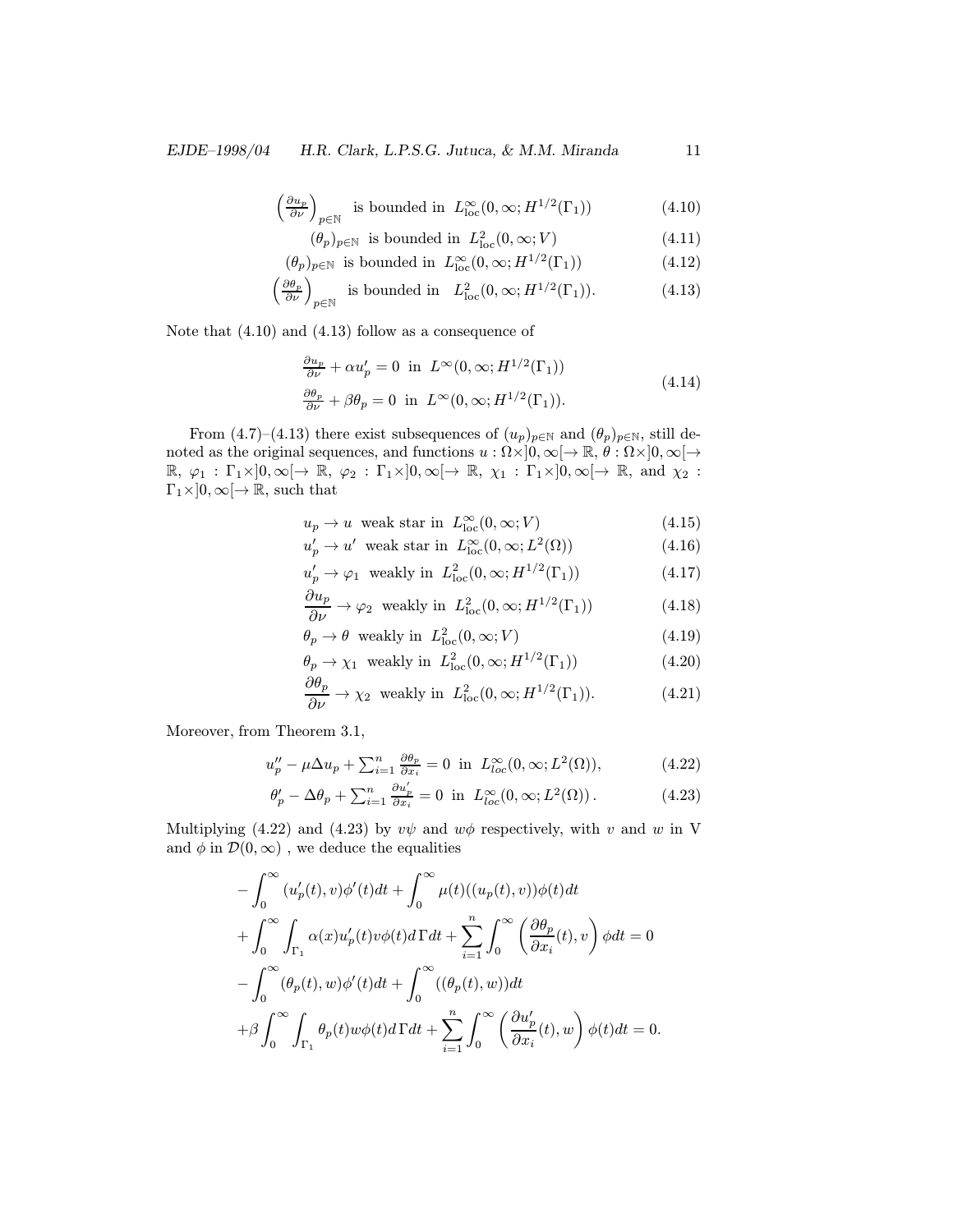Taking the limit, as  $p \rightarrow \infty$ , from (4.15)–(4.21) we conclude that

$$
-\int_0^\infty (u'(t), v)\phi'(t)dt + \int_0^\infty \mu(t)((u(t), v))\phi(t)
$$
(4.24)  
+ 
$$
\int_0^\infty \int_{\Gamma_1} \alpha(x)u'(t)v\phi(t)d\Gamma dt + \sum_{i=1}^n \int_0^\infty \left(\frac{\partial \theta}{\partial \nu}(t), v\right)\phi(t)dt = 0
$$
  
- 
$$
\int_0^\infty (\theta(t), w)\phi'(t)dt + \int_0^\infty ((\theta(t), w))\phi(t)dt
$$
(4.25)  
+
$$
\beta \int_0^\infty \int_{\Gamma_1} \theta(t)w\phi(t)d\Gamma dt + \sum_{i=1}^n \int_0^\infty \left(\frac{\partial u'}{\partial x_i}, w\right)\phi(t)dt = 0.
$$

In view of (4.24) and (4.25), for v and  $w \in \mathcal{D}(\Omega)$ , we obtain

$$
u'' - \mu \Delta u + \sum_{i=1}^{n} \frac{\partial \theta}{\partial x_i} = 0 \text{ in } H_{loc}^{-1}(0, \infty; L^2(\Omega))
$$
  

$$
\theta' - \Delta \theta + \sum_{i=1}^{n} \frac{\partial u'}{\partial x_i} = 0 \text{ in } H_{loc}^{-1}(0, \infty; L^2(\Omega)).
$$
 (4.26)

As shown in M. Milla Miranda [7], from (4.8) follows that for  $T > 0$ 

$$
u_p'' \longrightarrow u'' \text{ weakly in } H^{-1}(0, T; L^2(\Omega)). \tag{4.27}
$$

Thus, from  $(4.19)$ ,  $(4.22)$  and  $(4.27)$  we conclude that

$$
\Delta u_p \longrightarrow \Delta u \text{ weakly in } H^{-1}(0, T; L^2(\Omega)). \tag{4.28}
$$

Furthermore, from (4.15) and (4.28) we obtain  $\frac{\partial u}{\partial \nu}$  in  $H^{-1}(0,T;H^{-1/2}(\Gamma_1))$  and

$$
\frac{\partial u_p}{\partial \nu} \to \frac{\partial u}{\partial \nu} \text{ weakly in } H^{-1}(0, T; H^{-1/2}(\Gamma_1)).\tag{4.29}
$$

To prove that  $\varphi_1 = u'$  and  $\varphi_2 = \frac{\partial u}{\partial \nu}$ , we use (4.18) and the fact that

$$
\frac{\partial u_p}{\partial \nu} \to \varphi_2 \text{ weakly in } H^{-1}(0, T; H^{1/2}(\Gamma_1)). \tag{4.30}
$$

Whence we conclude that  $\varphi_2 = \frac{\partial u}{\partial \nu}$  is in  $L^2(0,T;L^2(\Gamma_1))$ , for all  $T > 0$ . Also from (4.15), cf. M. Milla Miranda [7], we get

$$
u'_p \longrightarrow u'
$$
 weakly in  $H^{-1}(0,T; H^{1/2}(\Gamma_1));$  (4.31)

and from (4.17) and (4.31) we have  $u' = \varphi_1$  in  $L^{\infty}(0, T; H^{1/2}(\Gamma_1)).$ Next, we shall prove that  $\chi_1 = \theta$  and  $\chi_2 = \frac{\partial \theta}{\partial \nu}$ . In fact, from

$$
\frac{\partial u'_p}{\partial x_i} \to \frac{\partial u}{\partial x_i} \text{ weakly in } H^{-1}(0, T; L^2(\Omega))
$$
\n
$$
\theta'_p \to \theta' \text{ weakly in } H^{-1}(0, T; V)
$$
\n(4.32)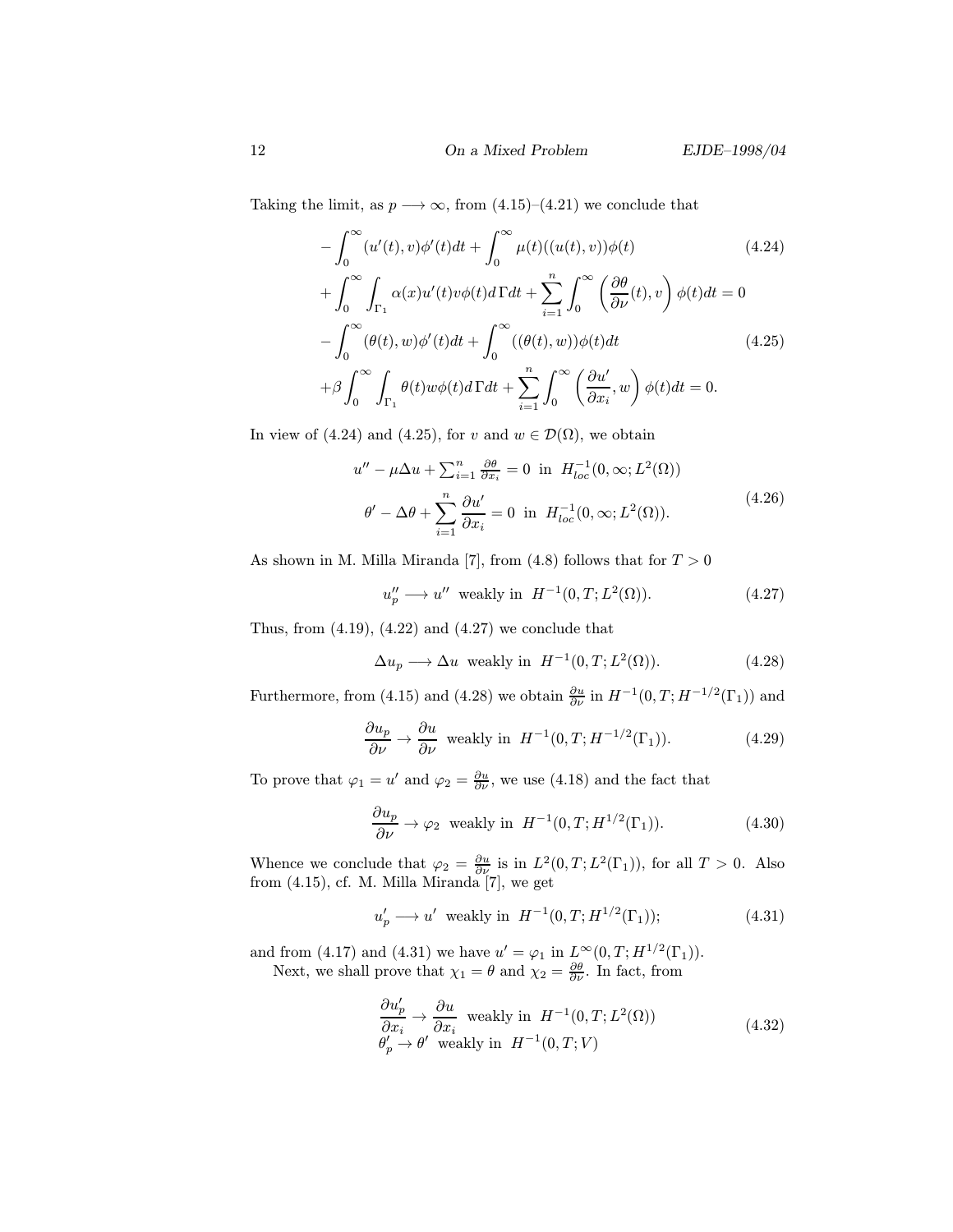and (4.30) it follows that

$$
\Delta \theta_p \longrightarrow \Delta \theta \text{ weakly in } H^{-1}(0, T; L^2(\Omega)). \tag{4.33}
$$

From (4.19) and (4.33) it results that

$$
\frac{\partial \theta_p}{\partial \nu} \longrightarrow \frac{\partial \theta}{\partial \nu} \text{ weakly in } H^{-1}(0, T; H^{-1/2}(\Gamma_1)).
$$

On the other hand, by (4.21)

$$
\frac{\partial \theta_p}{\partial \nu} \longrightarrow \chi_2 \text{ weakly in } H^{-1}(0, T; H^{-1/2}(\Gamma_1)),
$$

whence we conclude that  $\frac{\partial \theta}{\partial \nu} = \chi_2$ . We deduce that  $\chi_1 = \theta$  in  $L^2(0,T;H^{1/2}(\Gamma_1))$ through of the convergences showed in (4.19) and (4.20). Therefore we obtain

$$
\frac{\partial u}{\partial \nu} + \alpha u' = 0 \text{ in } L^2(0, T; L^2(\Gamma_1))
$$
  

$$
\frac{\partial \theta}{\partial \nu} + \beta \theta = 0 \text{ in } L^2(0, T; L^2(\Gamma_1)).
$$
\n(4.34)

To prove (4.2) and (4.3) we remark that for all  $v, w \in V$ ,

$$
\begin{aligned} |\langle -\Delta u, v \rangle| &\leq \|u\|.\|v\| + \left\|\tfrac{\partial u}{\partial \nu}\right\|_{H^{-1/2}(\Gamma_1)} \cdot \|v\|_{H^{1/2}(\Gamma_1)}, \\ |\langle -\Delta \theta, v \rangle| &\leq \|\theta\|.\|w\| + \left\|\tfrac{\partial \theta}{\partial \nu}\right\|_{H^{-1/2}(\Gamma_1)} \cdot \|w\|_{H^{1/2}(\Gamma_1)} \end{aligned}
$$

and by continuity of the trace operator we deduce to inequalities:

$$
|\langle -\Delta u, v \rangle| \le C(u) ||v|| \text{ and } |\langle -\Delta \theta, w \rangle| \le C(\theta) ||w||,
$$

whence for all  $T > 0$  we obtain that

$$
-\Delta u \in L^{2}(0, T; V') \text{ and } -\Delta \theta \in L^{2}(0, T; V'). \tag{4.35}
$$

So, by (4.24), (4.25), (4.35) and Green's formula, for all  $\psi$  in  $\mathcal{D}(0,T)$ , for all  $v$  and  $w$  in  $V$  we get

$$
-\int_0^T (u'(t), v)\psi'(t)dt + \int_0^T \mu(t)\langle -\Delta u(t), v\rangle \psi(t)dt
$$
  
+
$$
\sum_{i=1}^n \int_0^T \left(\frac{\partial \theta}{\partial x_i}(t), v\right) \psi(t)dt = 0
$$
  
-
$$
\int_0^T (\theta(t), w)\phi'(t)dt + \int_0^T \langle -\Delta \theta(t), w \rangle \psi(t)dt
$$
  
+
$$
\sum_{i=1}^n \int_0^T \left(\frac{\partial u'}{\partial x_i}(t), w\right) \psi(t)dt = 0.
$$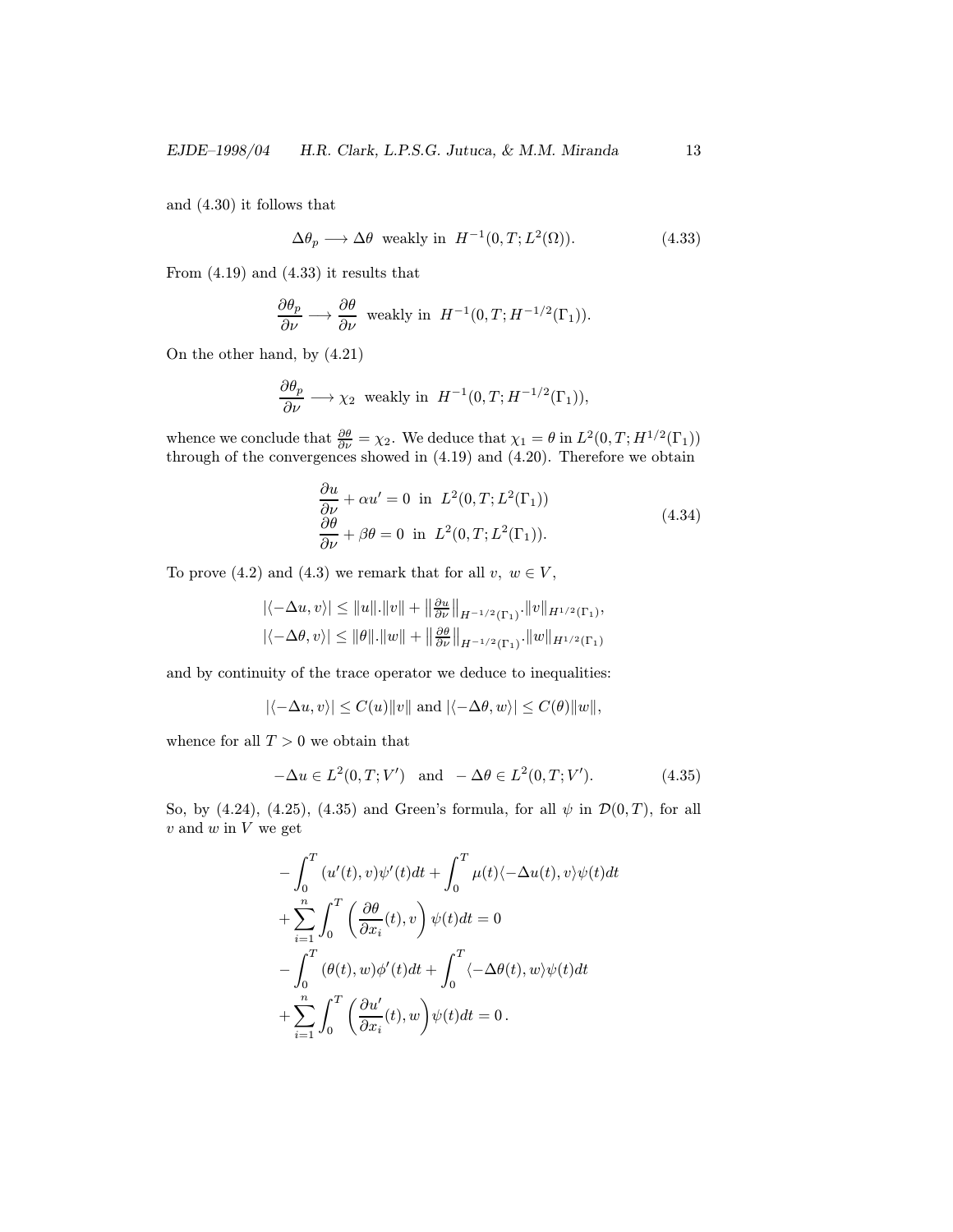From these two inequalities and (4.35), we obtain that for each  $T > 0$ 

$$
u'' - \mu \Delta u + \sum_{i=1}^{n} \frac{\partial \theta}{\partial x_i} = 0 \text{ in } L^2(0, T; V')
$$

$$
\theta' - \Delta \theta + \sum_{i=1}^{n} \frac{\partial u'}{\partial x_i} = 0 \text{ in } L^2(0, T; V')
$$

The regularity in (4.1) follows from  $\{u_p, \theta_p\}$  being a Cauchy sequence. The initial data considerations follow from the analysis of the Galerkin approximation. The uniqueness of the weak solution is proved by the method of Lions Magenes [6], see also Visik-Ladyzhenskaya [11].  $\Box$ 

Now, we give a result which assures the existence and uniqueness of a weak global solution for  $(1.1)$ – $(1.6)$ .

**Corollary 4.1** Under the supplementary hypothesis  $\mu' \in L^1(0,\infty)$ , the pair of functions  $\{u, \theta\}$  obtained by Theorem 4.1 satisfies the following properties:

$$
u \in L^{\infty}(0, \infty; V), \quad \theta \in L^{\infty}(0, \infty; L^{2}(\Omega))
$$
  

$$
\frac{\partial u}{\partial \nu} + \alpha u' = 0 \quad and \quad \frac{\partial \theta}{\partial \nu} + \beta \theta = 0 \quad in \quad L^{2}(0, \infty; L^{2}(\Gamma_{1}))
$$
  

$$
u(0) = u^{0}, \quad u'(0) = u^{1} \quad and \quad \theta(0) = \theta^{0}.
$$

### 5 Asymptotic Behavior

This section concerns the behavior of the solutions obtained in the preceding sections, as  $t \to +\infty$ . First note that for strong solutions and weak solutions to  $(1.1)–(1.6)$ , the energy

$$
E(t) = \frac{1}{2} \left\{ \mu(t) \|u(t)\|^2 + |u'(t)|^2 + |\theta(t)|^2 \right\}.
$$
 (5.1)

does not increase. In fact, we can easily see that

$$
E'(t) = \frac{\mu'(t)}{2} ||u(t)||^2 - \mu(t) \int_{\Gamma_1} \alpha(x) (u'(t))^2 d\Gamma - ||\theta(t)||^2
$$
  

$$
-\beta \int_{\Gamma_1} (\theta(t))^2 d\Gamma - \sum_{i=1}^n \int_{\Gamma_1} u'(t) \theta(t) \nu_i d\Gamma.
$$

Also observe that

$$
-\sum_{i=1}^n \int_{\Gamma_1} u'(t) \theta(t) \nu_i d\Gamma \le \frac{\mu(t)}{2} \int_{\Gamma_1} \alpha(x) (u'(t))^2 d\Gamma + \frac{n}{2\mu(t)} \int_{\Gamma_1} \frac{1}{\alpha(x)} (\theta(t))^2 d\Gamma.
$$

Because  $\mu'(t) \leq 0$  and the hypothesis (2.1), we can conclude that

$$
E'(t) \le -\frac{\mu(t)}{2} \int_{\Gamma_1} \alpha(x) (u'(t))^2 d\Gamma - ||\theta(t)||^2.
$$
 (5.2)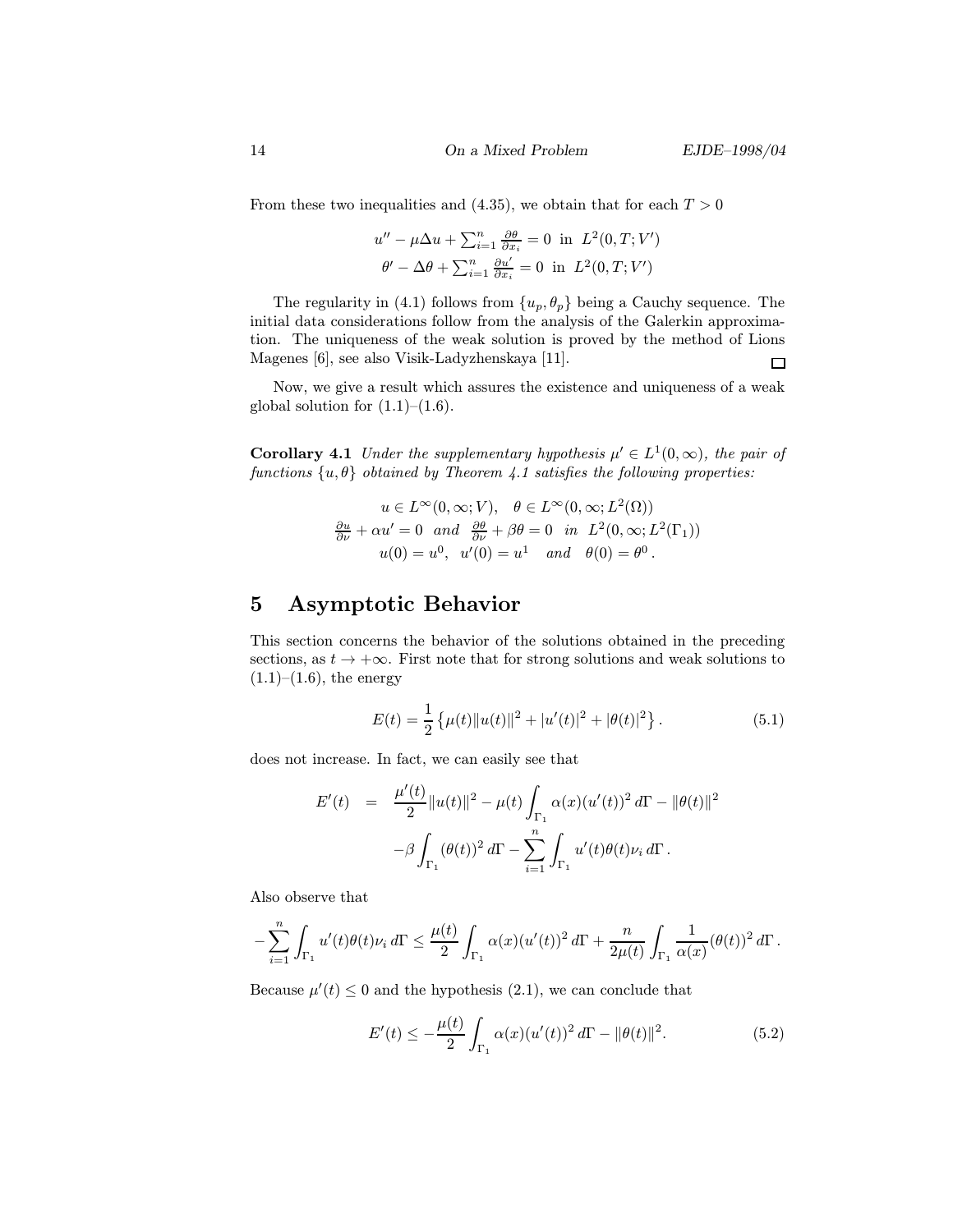To estimate  $E(t)$  we put  $\alpha(x) = m(x) \cdot \nu(x)$  and use the representation

$$
\Gamma_0 = \{ x \in \Gamma; \ m(x).\nu(x) \le 0 \}, \quad \Gamma_1 = \{ x \in \Gamma; \ m(x).\nu(x) > 0 \},
$$

where  $m(x)$  is the vectorial function  $x - x^0$ , for  $x \in \mathbb{R}^n$  and "." denotes scalar product in  $\mathbb{R}^n$ . We also use

$$
R(x^{0}) = ||m||_{L^{\infty}(\Omega)},
$$
\n(5.3)

and positive constants  $\delta_0$ ,  $\delta_1$ , k such that

$$
|v|^2 \le \delta_0 \|v\|^2, \quad \text{for all} \ \ v \in V \tag{5.4}
$$

$$
||v||^2 \le \delta_1 ||v||^2_{V \cap H^2(\Omega)}, \text{ for all } v \in V \cap H^2(\Omega)
$$
 (5.5)

$$
\int_{\Gamma_1} (m.\nu) v^2 d\Gamma \le k \|v\|^2, \quad \text{for all} \ \ v \in V. \tag{5.6}
$$

**Theorem 5.1** If  $\{u^0, u^1, \theta^0\} \in V \times L^2(\Omega) \times V$ ,  $\mu \in W^{1,\infty}(0, \infty)$  with  $\mu'(t) \leq 0$ on  $]0,\infty[$ , then there exists a positive constant  $\omega$  such that

$$
E(t) \le 3E(0)e^{-\omega t}, \quad \text{for all } t \ge 0. \tag{5.7}
$$

Proof. As a first step, we consider the strong solution. Let

$$
\rho(t) = 2(u'(t), m.\nabla u(t)) + (n-1)(u'(t), u(t)).
$$
\n(5.8)

Then

$$
|\rho(t)| \le (n-1)|u(t)|^2 + n|u'(t)|^2 + R^2(x^0) ||u(t)||^2.
$$
 (5.9)

Let  $\varepsilon_1$ ,  $\varepsilon_2$ ,  $\varepsilon$  be positive real numbers such that

$$
\varepsilon_1 \le \min\left\{\frac{1}{4n}, \frac{\mu_0}{12nR^2(x^0) + 12n^3\delta_0}\right\} \tag{5.10}
$$

$$
\varepsilon_2 \le \min\left\{\frac{1}{2\left(R^2(x^0) + \frac{1}{\mu_0} + 6kn^2\right)}, \frac{2}{\delta_0}\right\} \tag{5.11}
$$

$$
\varepsilon \le \min\left\{\varepsilon_1, \varepsilon_2\right\}.\tag{5.12}
$$

Also let the perturbed energy given by

$$
E_{\varepsilon}(t) = E(t) + \varepsilon \rho(t). \tag{5.13}
$$

Then from (5.13), (5.4), and (5.9) we get

$$
E_{\varepsilon}(t) \leq E(t) + \left(\varepsilon n \delta_0 + \varepsilon R^2(x^0)\right) ||u(t)||^2 + \varepsilon n |u'(t)|^2,
$$

whence by (5.12) it follows that

$$
E_{\varepsilon}(t) \leq E(t) + \varepsilon_1 \left( n\delta_0 + R^2(x^0) \right) ||u(t)||^2 + \varepsilon_1 n|u'(t)|^2.
$$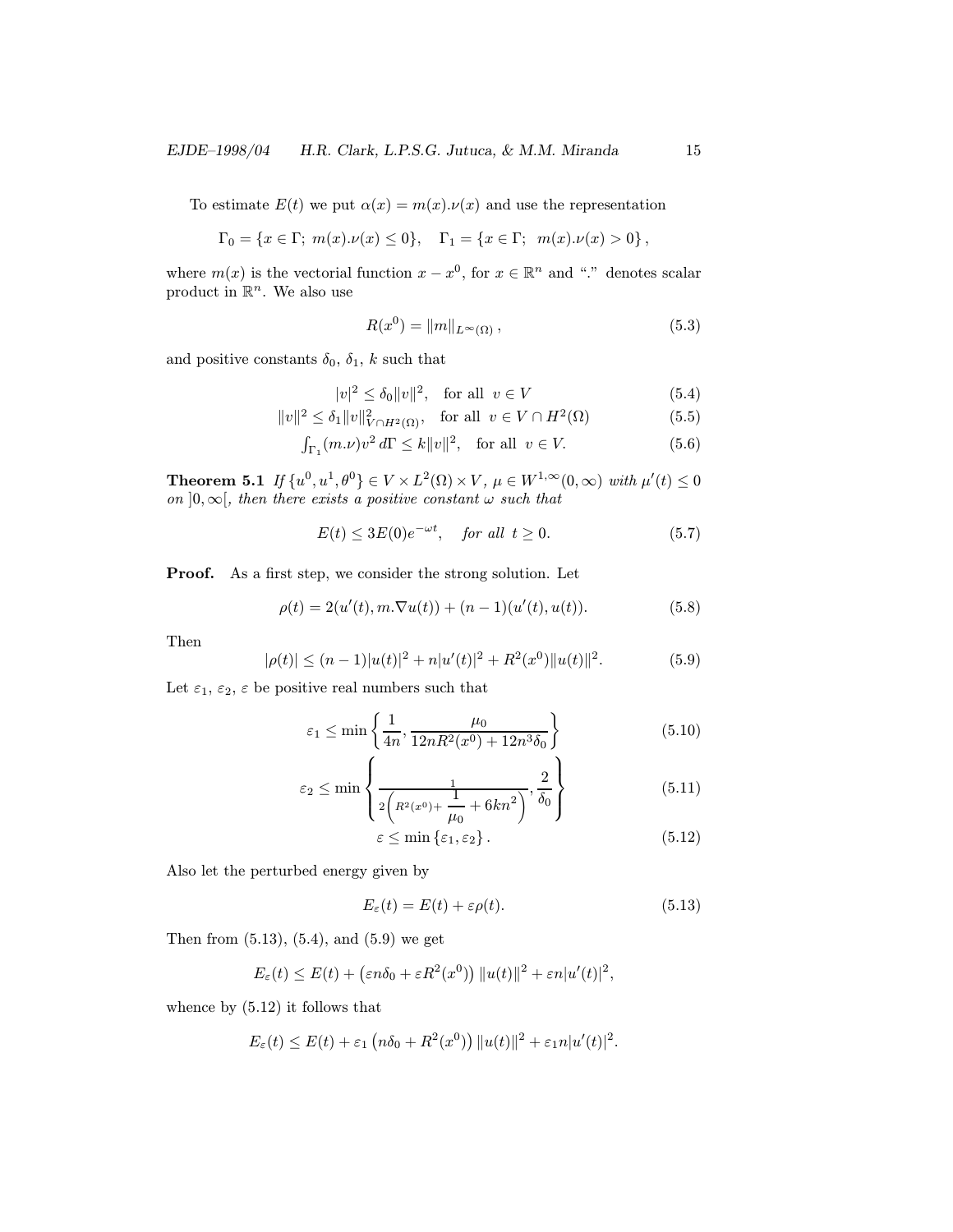By (5.1) and (5.10) we obtain  $E_{\varepsilon} \leq \frac{3}{2}E(t)$ . On the other hand, using similar arguments, from (5.9) and (5.13) we deduce that  $\frac{1}{2}E(t) \le E_{\varepsilon}$ . In summary,

$$
\frac{1}{2}E(t) \le E_{\varepsilon} \le \frac{3}{2}E(t), \quad \text{for all } t \ge 0.
$$
 (5.14)

To estimate  $E'_{\varepsilon}(t)$  we differentiate  $\rho(t)$ ,

$$
\rho'(t) = 2(u''(t), m.\nabla(t)) + 2(u'(t), m.\nabla u'(t)) + (n-1)(u''(t), u(t)) + (n-1)|u'(t)|^2.
$$
\n(5.15)

Since  $u'' = \mu \Delta u - \sum_{i=1}^n \frac{\partial \theta}{\partial x_i}(t)$  we have

$$
\rho'(t) = 2\mu(t)(\Delta u(t), m.\nabla u(t)) - 2\sum_{i=1}^{n} \left(\frac{\partial \theta}{\partial x_i}(t), m.\nabla u(t)\right)
$$
  
+2(u'(t), m.\nabla u'(t)) + (n - 1)\mu(t)(\Delta u(t), u(t))  
-(n - 1)\sum\_{i=1}^{n} \left(\frac{\partial \theta}{\partial x\_i}(t), u(t)\right) + (n - 1)|u'(t)|^2. (5.16)

our next objective is to find bounds for the right-hand-side terms of the equation above.

Remark 5.1 For all  $v \in V \cap H^2(\Omega)$ ,

$$
2\left(\Delta v, m.\nabla v\right) \leq (n-2) \|v\|^2 + R^2(x^0) \int_{\Gamma_1} \frac{1}{m.\nu} \left|\frac{\partial v}{\partial \nu}\right|^2 d\Gamma. \tag{5.17}
$$

In fact, the Rellich's identity, see V. Komornik and E. Zuazua [4], gives

$$
2(\Delta v, m. \nabla v) = (n-2) ||v||^2 - \int_{\Gamma} (m.\nu) |\nabla v|^2 d\Gamma + 2 \int_{\Gamma} \frac{\partial v}{\partial \nu} m. \nabla v d\Gamma. \quad (5.18)
$$

Note that

$$
-\int_{\Gamma} (m.\nu) |\nabla v|^2 d\Gamma = -\int_{\Gamma_0} (m.\nu) \left(\frac{\partial v}{\partial \nu}\right)^2 d\Gamma - \int_{\Gamma_1} (m.\nu) |\nabla v|^2 d\Gamma
$$
  

$$
\leq -\int_{\Gamma_0} (m.\nu) \left(\frac{\partial v}{\partial \nu}\right)^2 d\Gamma, \qquad (5.19)
$$

because  $\frac{\partial v}{\partial x_i} = \nu_i \frac{\partial v}{\partial \nu}$  on  $\Gamma_0$  and  $m.\nu > 0$  on  $\Gamma_1$ . Also note that

$$
2\int_{\Gamma} \frac{\partial v}{\partial \nu} m. \nabla v \, d\Gamma = 2 \int_{\Gamma_0} (m.\nu) \left(\frac{\partial v}{\partial \nu}\right)^2 d\Gamma + 2 \int_{\Gamma_1} \frac{\partial v}{\partial \nu} m. \nabla v \, d\Gamma, \tag{5.20}
$$

and by (5.3)

$$
2\int_{\Gamma_1} \frac{\partial v}{\partial \nu} m . \nabla v \, d\Gamma \leq 2 \int_{\Gamma_1} \left| \frac{\partial v}{\partial \nu} \right| R(x^0) |\nabla v| \, d\Gamma
$$
  

$$
\leq R^2(x^0) \int_{\Gamma_1} \frac{1}{m . \nu} \left( \frac{\partial v}{\partial \nu} \right)^2 d\Gamma + \int_{\Gamma_1} (m . \nu) |\nabla v|^2 d\Gamma.
$$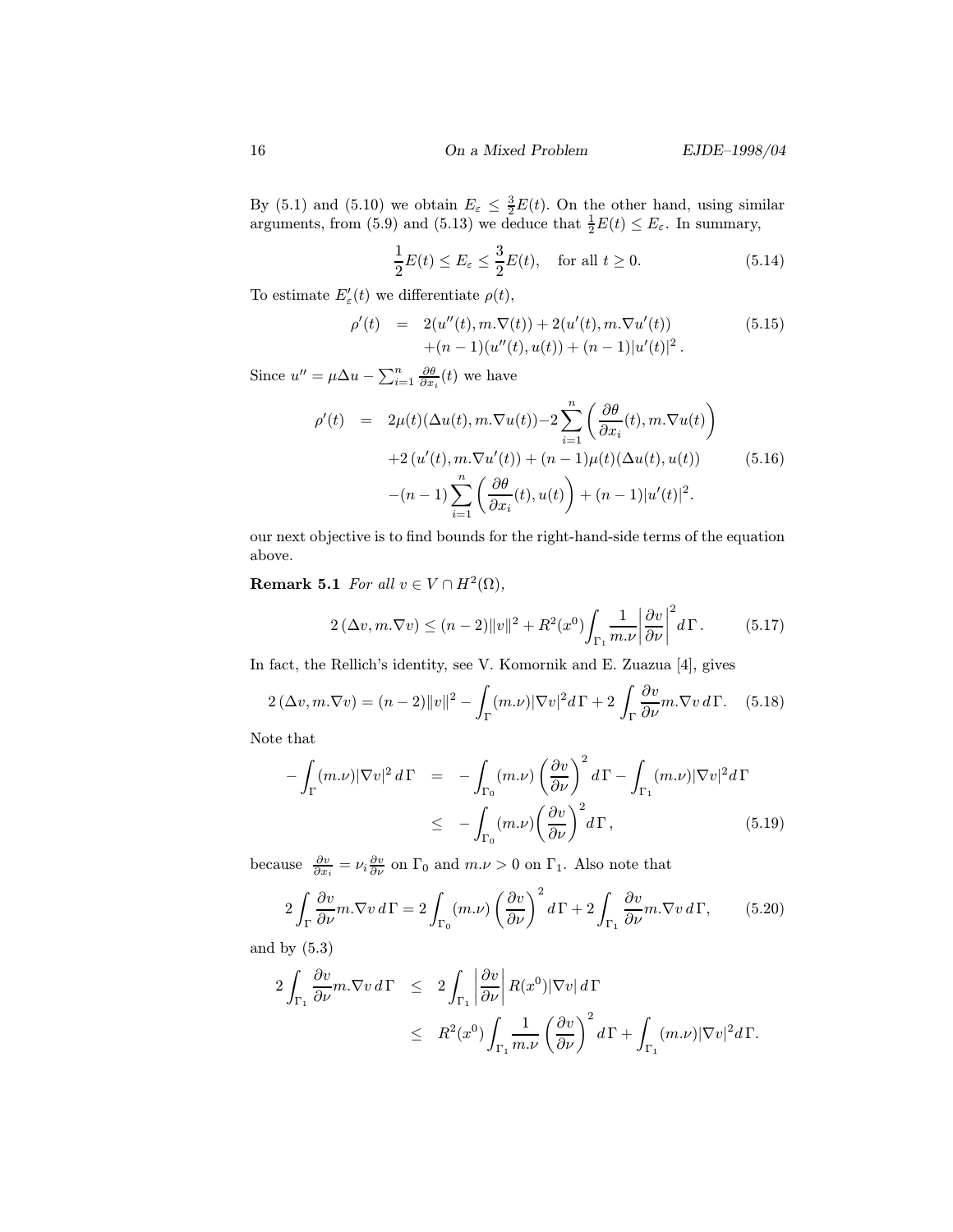This inequality with (5.20) yields

$$
2\int_{\Gamma} \frac{\partial v}{\partial \nu} m. \nabla v \, d\Gamma
$$
\n
$$
\leq 2\int_{\Gamma_0} (m.\nu) \left(\frac{\partial v}{\partial \nu}\right)^2 d\Gamma + R^2(x^0) \int_{\Gamma_1} \frac{1}{m.\nu} \left(\frac{\partial v}{\partial \nu}\right)^2 d\Gamma + \int_{\Gamma_1} (m.\nu) |\nabla v|^2 d\Gamma.
$$
\n
$$
C = \frac{1}{2} \left( \frac{(7.18)}{(7.18)} \left(\frac{(7.19)}{(7.18)}\right) + \frac{(7.91)}{(7.18)} \left(\frac{(7.91)}{(7.18)}\right) \right)
$$
\n(5.21)

Combining  $(5.18)$ ,  $(5.19)$ , and  $(5.21)$ , we come to the inequality

$$
2(\Delta v, m. \nabla v) \le (n-2) ||v||^2 + \int_{\Gamma_0} (m.\nu) \left(\frac{\partial v}{\partial \nu}\right)^2 d\Gamma
$$
  
+
$$
+ R^2(x^0) \int_{\Gamma_1} \frac{1}{m.\nu} \left(\frac{\partial v}{\partial \nu}\right)^2 d\Gamma.
$$

Recall that  $m.\nu \leq 0$  on  $\Gamma_0$ ; therefore, (5.17) follows. Now, we shall analyze each term in (5.17).

Analysis of  $2\mu(t)(\Delta u(t), m.\nabla u(t))$ : Thanks to Remark 5.1 and (3.5) we have  $2\mu(t)(\Delta u(t), m \cdot \nabla u(t)) \leq \mu(t)(n-2) ||u(t)||^2 + \mu(t)R^2(x^0)$  $\Gamma_1$  $(m.\nu)(u'(t))^2 d\Gamma.$ (5.22)

**Analysis of** 
$$
-2 \sum_{i=1}^{n} \left( \frac{\partial \theta}{\partial x_i}(t), m. \nabla u(t) \right):
$$
  
\n $-2 \sum_{i=1}^{n} \left( \frac{\partial \theta}{\partial x_i}(t), m. \nabla u(t) \right) \leq 2 \sum_{i=1}^{n} \left| \frac{\partial \theta}{\partial x_i}(t) \right| R(x^0) \| u(t) \|$   
\n $\leq \sum_{i=1}^{n} \frac{6nR^2(x^0)}{\mu_0} \left| \frac{\partial \theta}{\partial x_i}(t) \right|^2 + \sum_{i=1}^{n} \frac{1}{6n} \mu_0 \| u(t) \|^2.$ 

Thus

$$
-2\sum_{i=1}^{n} \left( \frac{\partial \theta}{\partial x_i}(t), m. \nabla u(t) \right) \le \frac{6nR^2(x^0)}{\mu_0} \|\theta(t)\|^2 + \frac{\mu(t)}{6} \|u(t)\|^2. \tag{5.23}
$$

Analysis of  $2(u'(t), m.\nabla u'(t))$ :

$$
2(u'(t), m.\nabla u'(t)) = 2 \int_{\Omega} u'(t) m_j \frac{\partial u'}{\partial x_j}(t) dx
$$
  
\n
$$
= \int_{\Omega} m_j \frac{\partial (u')^2}{\partial x_j}(t) dx
$$
  
\n
$$
= - \int_{\Omega} \frac{\partial m_j}{\partial x_j} (u'(t))^2 dx + \int_{\Gamma_1} (m_j \nu_j) (u'(t))^2 d\Gamma (5.24)
$$
  
\n
$$
= -n|u'(t)|^2 + \int_{\Gamma_1} (m.\nu) (u'(t))^2 d\Gamma.
$$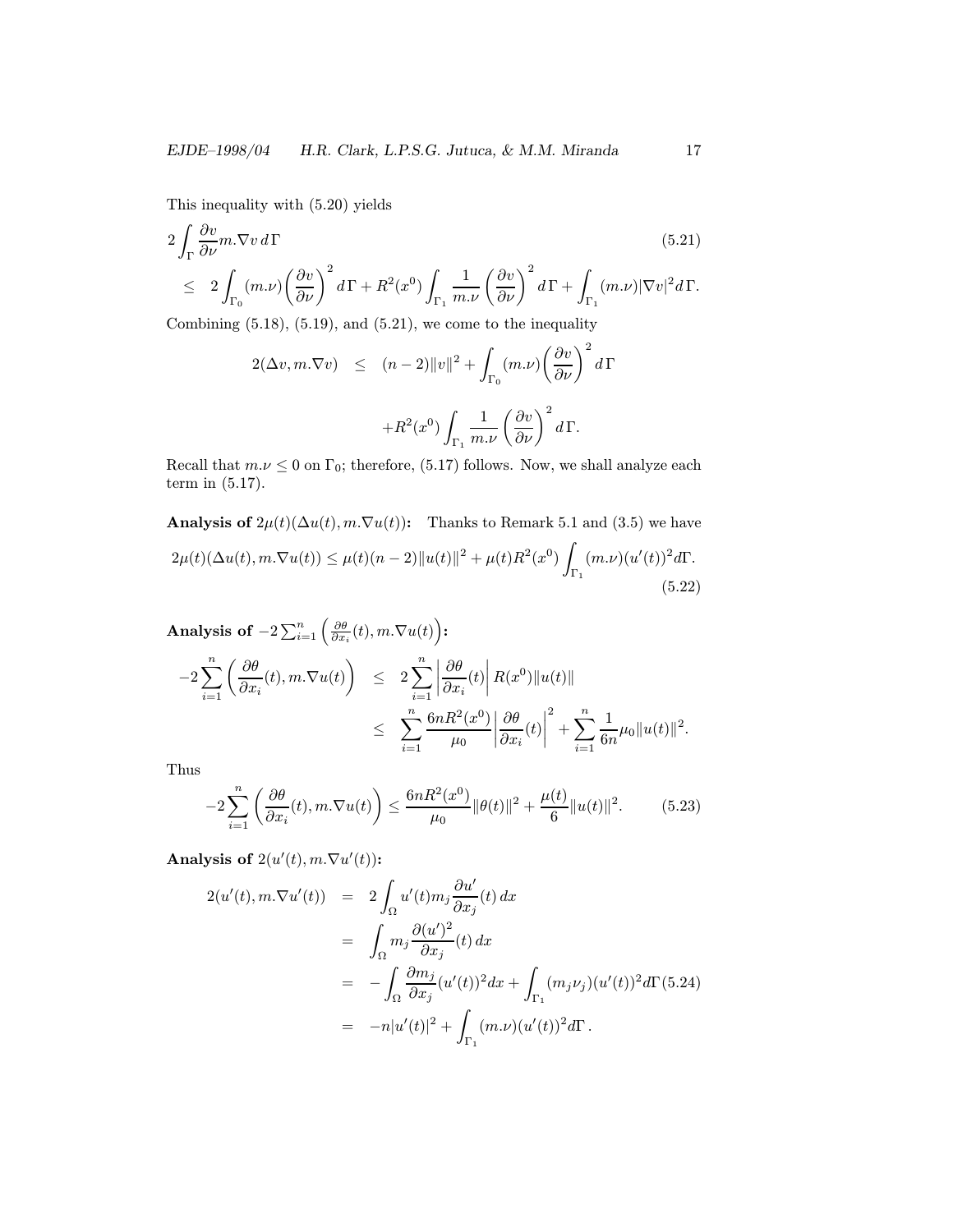Analysis of  $\mu(t)(n-1)(\Delta u(t), u(t))$ : Applying Green's theorem and (3.5), we get

$$
\mu(t)(n-1)(\Delta u(t), u(t)) = -\mu(t)(n-1)\left[\|u(t)\|^2 + \int_{\Gamma_1} (m.\nu)u'(t)u(t) d\Gamma\right].
$$

By the Cauchy-Schwarz inequality

$$
\mu(t)(n-1)(\Delta u(t), u(t)) \leq -\mu(t)(n-1) ||u(t)||^2 + 6k\mu(t)(n-1)^2 \int_{\Gamma_1} (m \cdot \nu) (u'(t))^2 d\Gamma + \frac{\mu(t)}{6k} \int_{\Gamma_1} (m \cdot \nu) (u(t))^2 d\Gamma,
$$

and by (5.6)

$$
\mu(t)(n-1)(\Delta u(t), u(t)) \leq -\mu(t)(n-1) \|u(t)\|^2 +6k\mu(t)(n-1)^2 \int_{\Gamma_1} (m.\nu)(u'(t))^2 d\Gamma + \frac{\mu(t)}{6} \|u(t)\|^2.
$$

Hence

$$
\mu(t)(n-1)(\Delta u(t), u(t)) \leq -\mu(t)(n-\frac{7}{6})||u(t)||^2
$$
\n
$$
+6k\mu(t)(n-1)^2 \int_{\Gamma_1} (m.\nu)(u'(t)^2 d\Gamma).
$$
\n(5.25)

**Analysis of** 
$$
-(n-1) \left( \sum_{i=1}^{n} \frac{\partial \theta}{\partial x_i}, u(t) \right):
$$
  

$$
-(n-1) \sum_{i=1}^{n} \left( \frac{\partial \theta}{\partial x_i}(t), u(t) \right) \le (n-1) \sum_{i=1}^{n} \left| \frac{\partial \theta}{\partial x_i}(t) \right| |u(t)|
$$

$$
\le \frac{6n\delta_0(n-1)^2}{\mu_0} ||\theta(t)||^2 + \sum_{i=1}^{n} \frac{\mu_0}{6n\delta_0} |u(t)|^2,
$$

whence by (5.4)

$$
-(n-1)\sum_{i=1}^{n}\left(\frac{\partial\theta}{\partial x_i}(t),u(t)\right) \le \frac{6n\delta_0(n-1)^2}{\mu_0}\|\theta(t)\|^2 + \frac{\mu(t)}{6}\|u(t)\|^2. \tag{5.26}
$$

Using  $(5.22)$ – $(5.6)$  in  $(5.17)$  we conclude that

$$
\rho'(t) \leq -\frac{\mu(t)}{2} \|u(t)\|^2 + \left[\frac{6nR^2(x^0) + 6n^3\delta_0}{\mu_0}\right] \|\theta(t)\|^2 - |u'(t)|^2
$$

$$
+ \mu(t) \left[R^2(x^0) + \frac{1}{\mu_0} + 6kn^2\right] \int_{\Gamma_1} (m.\nu)(u'(t))^2 d\Gamma. \tag{5.27}
$$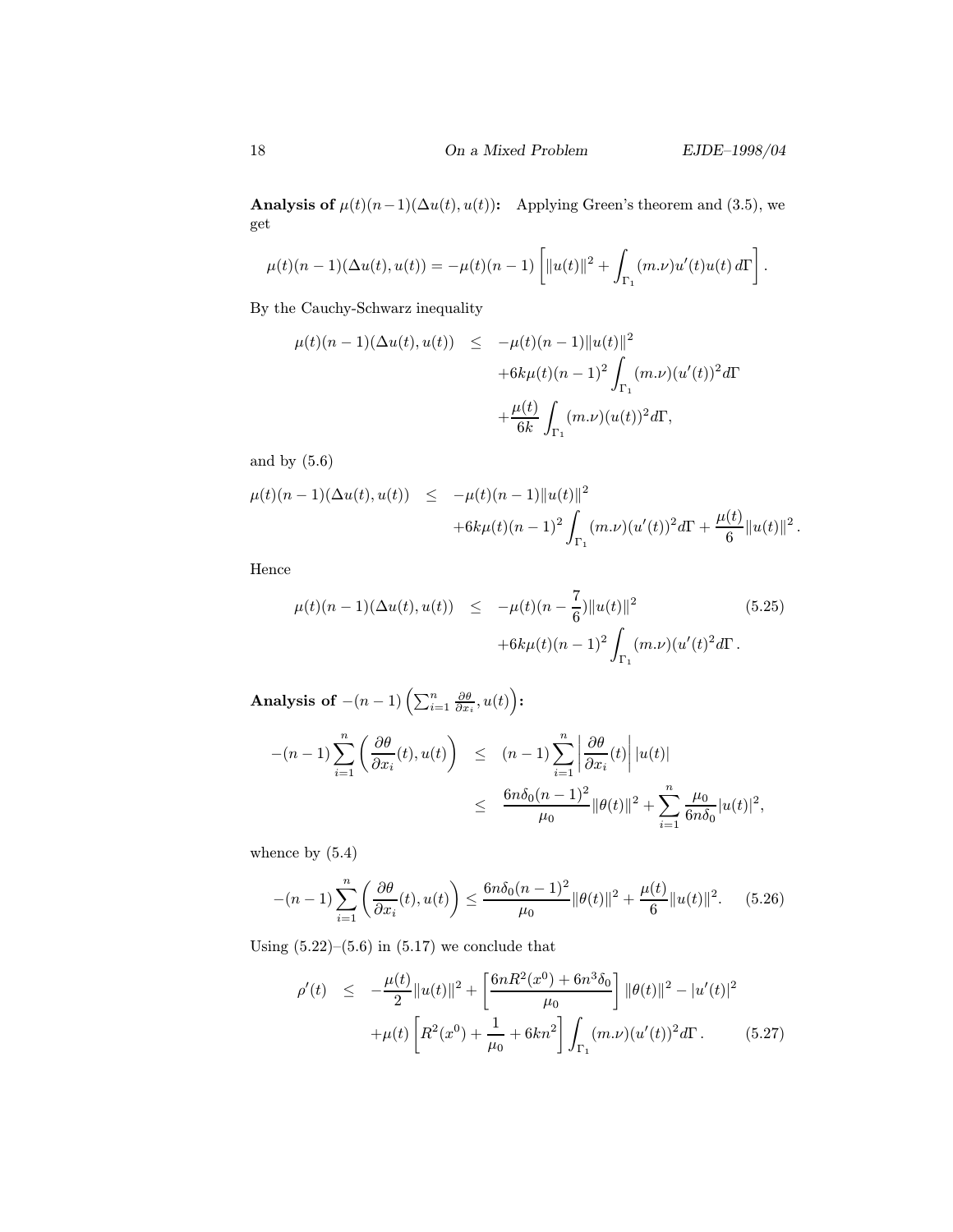Combining (5.2), (5.13) and (5.27), we get

$$
E'_{\varepsilon}(t) \leq -\|\theta(t)\|^2 - \frac{\mu(t)}{2} \int_{\Gamma_1} (m.\nu)(u'(t))^2 d\Gamma
$$
  

$$
-\frac{\varepsilon}{2} \mu(t) \|u(t)\|^2 + \varepsilon \left[ \frac{6nR^2(x^0) + 6n^3 \delta_0}{\mu_0} \right] \|\theta(t)\|^2 - \varepsilon |u'(t)|^2
$$
  

$$
+\varepsilon \mu(t) \left[ R^2(x^0) + \frac{1}{\mu_0} + 6kn^2 \right] \int_{\Gamma_1} (m.\nu)(u'(t))^2 d\Gamma.
$$

Then, by (5.4) and (5.12), it results that

$$
E'_{\varepsilon}(t) \leq -\|\theta(t)\|^2 - \frac{\mu(t)}{2} \int_{\Gamma_1} (m.\nu)(u'(t))^2 d\Gamma
$$
  

$$
-\frac{\varepsilon}{2}\mu(t)\|u(t)\|^2 + \varepsilon_1 \left[ \frac{6nR^2(x^0) + 6n^3\delta_0}{\mu_0} \right] \|\theta(t)\|^2 - \varepsilon|u'(t)|^2
$$
  

$$
+\varepsilon_2\mu(t) \left[ R^2(x^0) + \frac{1}{\mu_0} + 6kn^2 \right] \int_{\Gamma_1} (m.\nu)(u'(t))^2 d\Gamma.
$$

Using  $(5.10)$  and  $(5.11)$  we obtain

$$
E'_{\varepsilon}(t) \leq -\frac{1}{2} \|\theta(t)\|^2 - \frac{\varepsilon}{2} \mu(t) \|u(t)\|^2 - \frac{\varepsilon}{2} |u'(t)|^2.
$$

Also, from  $(5.4)$ ,  $(5.11)$  and  $(5.12)$  we obtained

$$
E'_{\varepsilon}(t)\leq -\frac{1}{\delta_0}|\theta(t)|^2-\frac{\varepsilon}{2}\mu(t)\|u(t)\|^2-\frac{\varepsilon}{2}|u'(t)|^2.
$$

By (5.11) and (5.12) we have  $-\frac{\varepsilon}{2} \ge -\frac{1}{\delta_0}$ , then

$$
E'_{\varepsilon}(t) \leq -\frac{\varepsilon}{2} |\theta(t)|^2 - \frac{\varepsilon}{2} \mu(t) ||u(t)||^2 - \frac{\varepsilon}{2} |u'(t)|^2
$$
  
= 
$$
-\frac{\varepsilon}{2} E(t).
$$
 (5.28)

From (5.14), we obtain  $E'_{\varepsilon}(t) \leq -\frac{2\varepsilon}{3} E_{\varepsilon}(t)$ . In turn this inequality implies  $E_{\varepsilon}(t) \leq E_{\varepsilon}(0)e^{-\frac{2}{3}\varepsilon t}$ . From (5.14), we obtain exponential decay for strong solutions

$$
E(t) \le 3E(0)e^{-\frac{2}{3}\varepsilon t}, \quad \text{for all } t \ge 0.
$$

Remark Using a denseness argument, we prove the same behavior for weak solutions.

Acknowledgments. The authors would like to thank Professor Luiz Adauto Medeiros for his suggestions and comments.